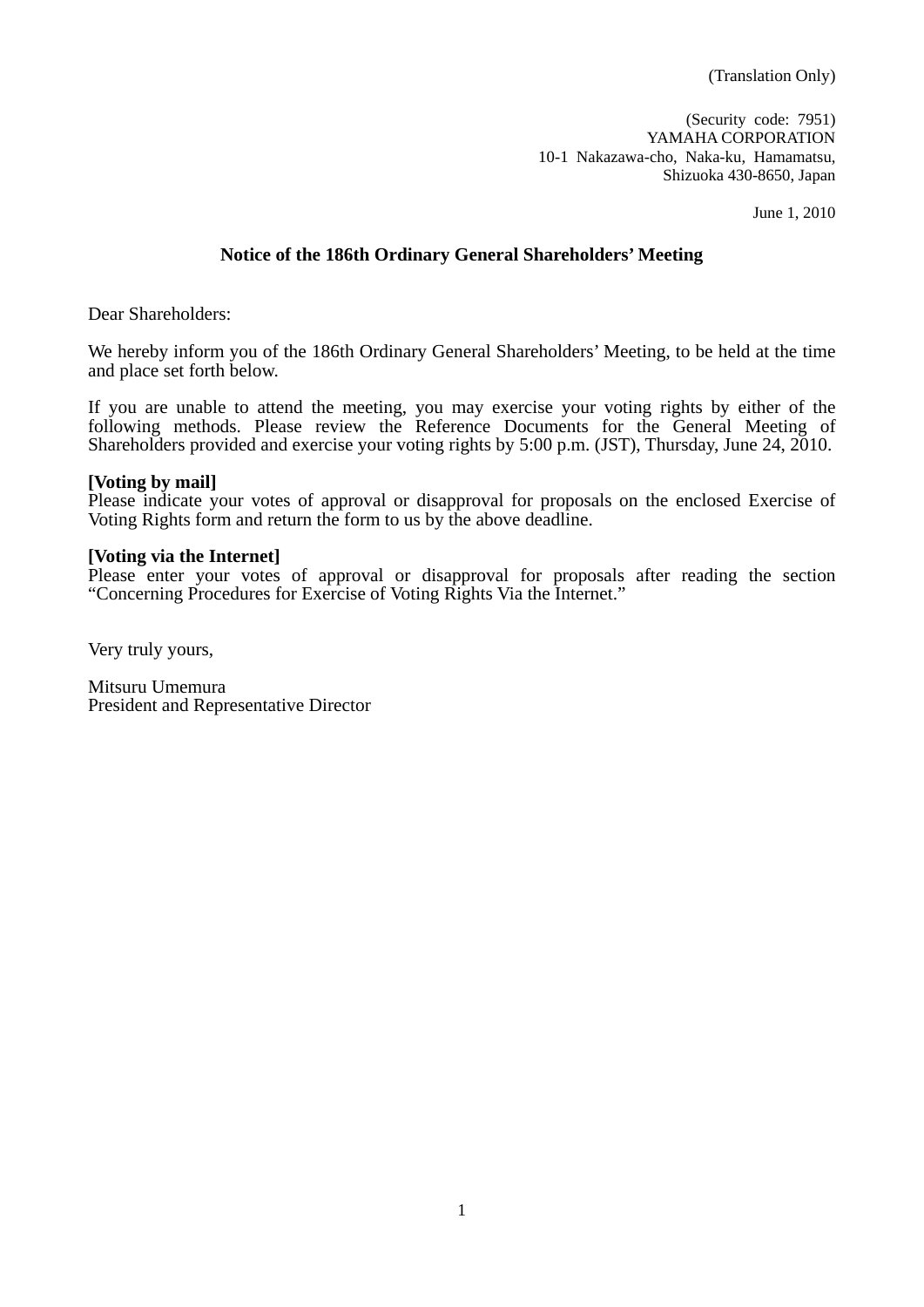## **The 186th Ordinary General Shareholders' Meeting**

1. Date and time: Friday, June 25, 2010 at 10:00 a.m.

2. Location: First floor of Building No. 18 10-1 Nakazawa-cho, Naka-ku, Hamamatsu,

Shizuoka, Japan

(Please refer to map in Japanese original)

3. Agenda of the meeting

Matters to be reported:

- 1. The Business Report, the Consolidated Financial Statements, and the Audit Reports of the Consolidated Financial Statements by the Independent Auditor and the Board of Corporate Auditors, for the 186th Fiscal Year (from April 1, 2009 through March 31, 2010).
- 2. The Non-consolidated Financial Statements for the 186th Fiscal Year (from April 1, 2009 through March 31, 2010)

Matters to be resolved:

- Proposal 1 Appropriation of Surplus
- Proposal 2 Election of Five Directors
- Proposal 3 Election of One Corporate Auditor
- Proposal 4 Renewal of Measures for the Large Purchase of Company Shares (Anti-Takeover Measures)
- 4. Predetermined terms of the convening
- (1) If you do not indicate your vote of approval or disapproval for any proposal on the Exercise of Voting Rights form, you will be deemed to have approved that proposal.
- (2) Handling of voting several times
	- 1) When voting rights are exercised more than once via the Internet, the vote that arrives the latest will be deemed the valid one.
	- 2) When a shareholder exercises voting rights via the Internet and by the Exercise of Voting Rights form, the vote via the Internet will be deemed the valid one.
- (3) When a shareholder exercises voting rights by proxy at the meeting, the shareholder may appoint one shareholder with voting rights to act as his or her proxy. If you wish to exercise your voting rights by proxy at the meeting, please submit to the Company your Exercise of Voting Rights form together with a document evidencing the Proxy's power of representation for the meeting.

Notes: 1. For those attending, please present the enclosed Exercise of Voting Rights form at the reception desk on arrival at the meeting.

<sup>2.</sup> If the Reference Documents for the General Meeting of Shareholders and the Attached Documents are amended, the amended items will be announced on our Internet website (http://www.yamaha.co.jp/).

<sup>3.</sup> This document has been translated from the Japanese original for reference purposes only.

In the event of any discrepancy between this translated document and the Japanese original, the original shall prevail.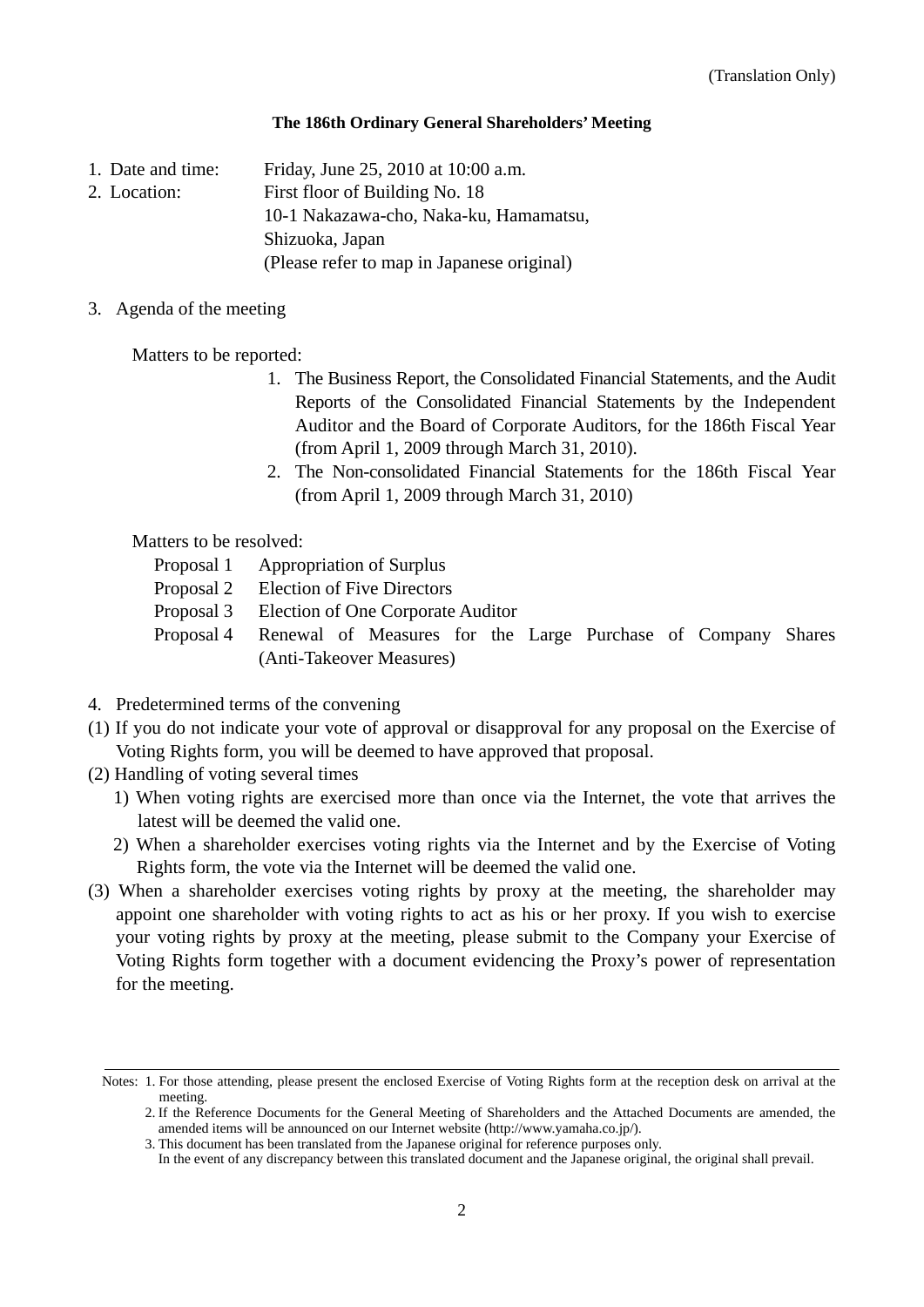## **Reference Documents for the General Meeting of Shareholders**

## **Proposals and Reference Information**

**Proposal 1** –Appropriation of Surplus

We will propose the appropriation of surplus as follows.

Taking into account the improvement of consolidated return on equity, and based on the level of the medium-term consolidated profits, the Company is adopting a basic policy of ensuring appropriate internal reserves in order to strengthen its operating base, such as R&D, sales investments, and capital investments, and of paying dividends that closely reflect the consolidated operating results.

1. Year-end dividend

 The Company recorded a consolidated net loss for two consecutive years commencing from the last year as a result of the global economic recession. Regrettably, we have been forced, as a consequence, to propose a reduction in the payment of the year-end dividend for the 186th fiscal year, as follows.

(1) Allotment of assets for dividends to shareholders and the total amount of dividends

We will propose the payment of 12.50 yen per share of common stock, consisting of an ordinary dividend of 2.50 yen (a decrease of 2.50 yen) per share and a special dividend of 10.00 yen per share.

In this case, the total amount of dividends will be 2,465,415,638 yen.

This annual dividend, combined with the interim dividend of 15.00 yen per share already paid (consisting of an ordinary dividend of 5.00 yen per share and a special dividend of 10.00 yen per share), amounts to 27.50 yen, a decrease of 15.00 yen per share of common stock compared with the previous fiscal term.

Following the partial sale, in May 2007, of Yamaha Motor Co., Ltd. shares owned by the Company, we will propose to return to shareholders a portion of the proceeds from the sale as a special dividend over three fiscal terms, from the 184th to the 186th.

(2) Effective date of distribution of surplus

June 28, 2010

2. Appropriation of surplus

We will propose that the general reserve be partially reversed and transferred to the earned surplus carried forward in order to compensate for the deficit in the earned surplus carried forward.

(1) Items to be decreased and its amount General reserve 17,000 million yen (2) Items to be increased and its amount Earned surplus carried forward 17,000 million yen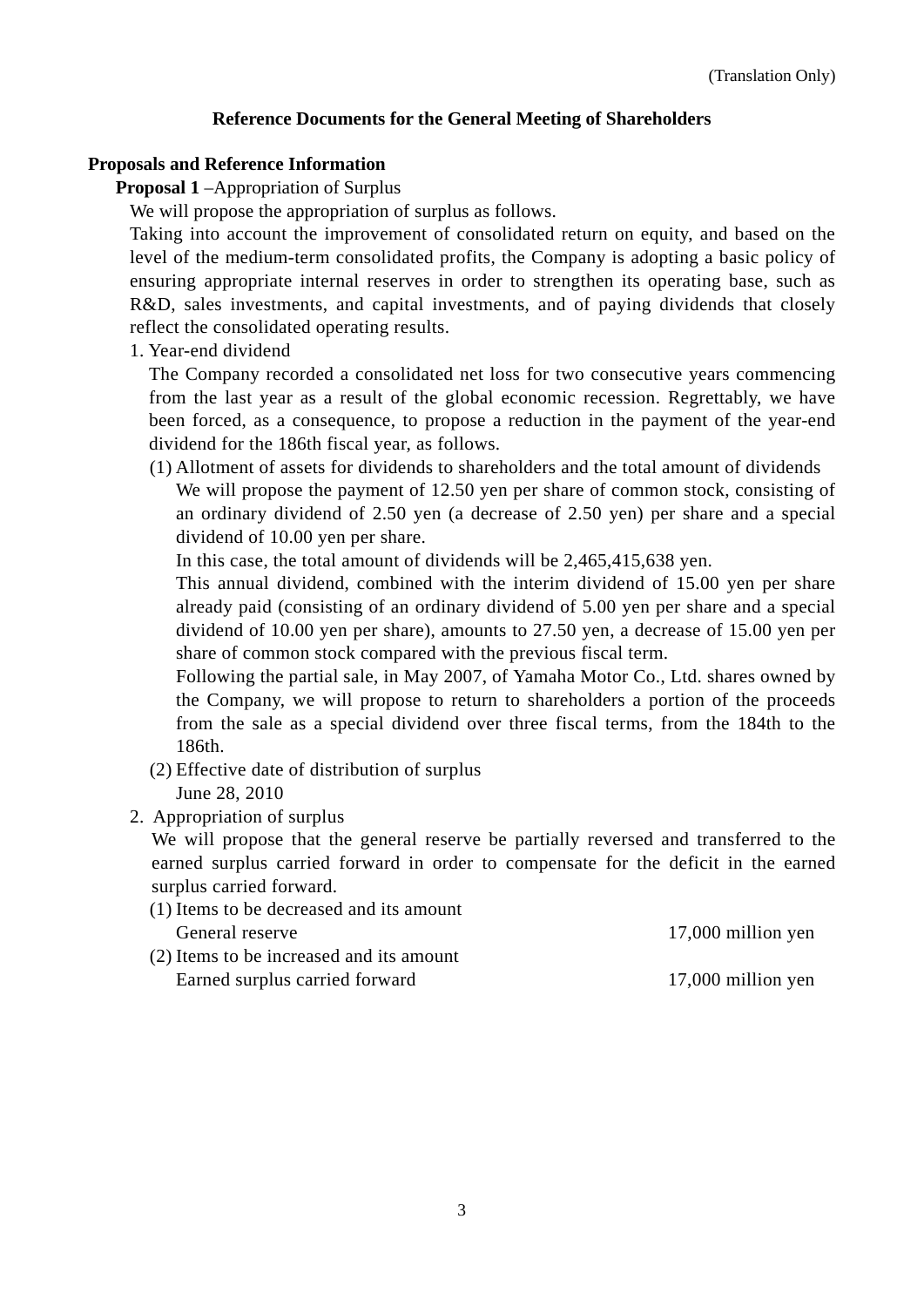# **Proposal 2** – Election of Five Directors

All of the eight directors will complete their respective terms of office at the conclusion of this meeting. To accelerate decision-making and enhance the supervisory function of the Board of Directors, the positions of the four directors holding positions concurrently as executive officers will be eliminated and the number of outside directors will be increased by one. Accordingly, we shall propose the election of five directors.

| No.          | Name                | Brief personal history; position; charge; and important |                                                 | No. of the             |
|--------------|---------------------|---------------------------------------------------------|-------------------------------------------------|------------------------|
|              | (Date of Birth)     |                                                         | concurrent duties                               | Company shares<br>held |
| 1            |                     | April 1975:                                             | <b>Entered the Company</b>                      |                        |
|              |                     | April 2000:                                             | President and Director of Yamaha                |                        |
|              |                     |                                                         | Corporation of America                          |                        |
|              |                     |                                                         | February 2001: Executive Officer of the Company |                        |
|              | Mitsuru Umemura     | May 2003:                                               | <b>General Manager of Musical Instruments</b>   |                        |
|              | (March 6, 1951)     |                                                         | Group                                           | 24,800                 |
|              |                     | June 2003:                                              | Senior Executive Officer                        |                        |
|              |                     | June 2006:                                              | <b>Managing Director</b>                        |                        |
|              |                     | June 2007:                                              | <b>President and Representative Director</b>    |                        |
|              |                     |                                                         | (to the present)                                |                        |
|              |                     | April 1974:                                             | <b>Entered the Company</b>                      |                        |
|              |                     | April 2000:                                             | General Manager of Wind & Educational           |                        |
|              |                     |                                                         | <b>Musical Instruments Division</b>             |                        |
|              |                     | June 2003:                                              | <b>Executive Officer</b>                        |                        |
|              |                     |                                                         | November 2003: Vice General Manager of Musical  |                        |
|              |                     |                                                         | <b>Instruments Group</b>                        |                        |
| $\mathbf{2}$ | Hiroo Okabe         | June 2006:                                              | Director                                        | 14,900                 |
|              | (November 15, 1951) | June 2007:                                              | Director and Managing Executive Officer         |                        |
|              |                     |                                                         | (to the present)                                |                        |
|              |                     | April 2010:                                             | <b>General Manager of Quality Assurance</b>     |                        |
|              |                     |                                                         | Division, Officer in charge of Golf HS          |                        |
|              |                     |                                                         | Division and Production Engnieering             |                        |
|              |                     |                                                         | <b>Planning Division</b>                        |                        |
|              |                     |                                                         | (to the present)                                |                        |
|              |                     | April 1974:                                             | <b>Entered the Company</b>                      |                        |
|              |                     | <b>August 1999:</b>                                     | President and Director of Yamaha Europe         |                        |
|              |                     |                                                         | GmbH                                            |                        |
|              |                     |                                                         | February 2001: Executive Officer of the Company |                        |
|              |                     | May 2006:                                               | General Manager of Corporate Planning           |                        |
| 3            | Motoki Takahashi    |                                                         | Division                                        | 7,400                  |
|              | (December 4, 1951)  | June 2007:                                              | Director and Executive Officer                  |                        |
|              |                     | April 2009:                                             | <b>General Manager of Corporate Planning</b>    |                        |
|              |                     |                                                         | Group                                           |                        |
|              |                     |                                                         | (to the present)                                |                        |
|              |                     | June 2009:                                              | Director and Managing Executive Officer         |                        |
|              |                     |                                                         | (to the present)                                |                        |

The table below lists the nominees for those positions.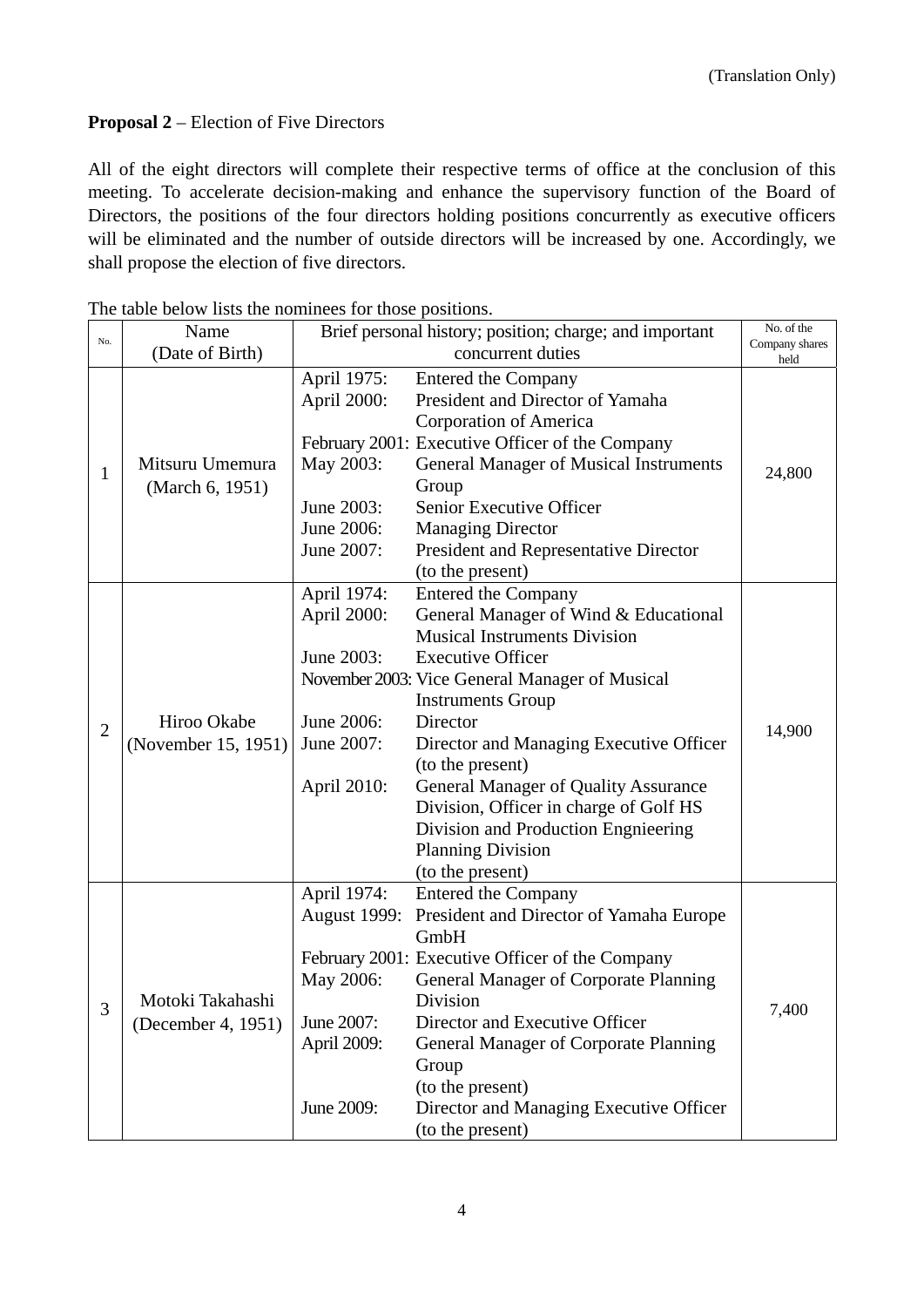|     | Name                                  | Brief personal history; position; charge; and important |                                                        | No. of the             |
|-----|---------------------------------------|---------------------------------------------------------|--------------------------------------------------------|------------------------|
| No. | (Date of Birth)                       | concurrent duties                                       |                                                        | Company shares<br>held |
| 4   | Takashi Kajikawa                      | April 1969:                                             | Entered Yamaha Motor Co., Ltd.                         |                        |
|     |                                       | June 1997:                                              | Director of Yamaha Motor                               |                        |
|     |                                       | April 2001:                                             | Managing Director of Yamaha Motor                      |                        |
|     |                                       | June 2003:                                              | Senior Managing and Representative                     |                        |
|     |                                       |                                                         | Director of Yamaha Motor                               |                        |
|     |                                       |                                                         | January 2005: President and Representative Director of | 2,000                  |
|     | (July 3, 1944)                        |                                                         | Yamaha Motor                                           |                        |
|     |                                       | June 2008:                                              | Director of the Company (Outside                       |                        |
|     |                                       |                                                         | Director)                                              |                        |
|     |                                       |                                                         | (to the present)                                       |                        |
|     |                                       | <b>March 2010:</b>                                      | Retired from office as Director of Yamaha              |                        |
|     |                                       |                                                         | Motor Co., Ltd.                                        |                        |
|     |                                       |                                                         | September 1983: Entered Arthur Andersen                |                        |
|     |                                       | March 1987:                                             | Registered as Certified Public Accountant              |                        |
|     |                                       | August 2002:                                            | <b>Established Kitamura Certified Public</b>           |                        |
|     |                                       |                                                         | <b>Accounting Office</b>                               |                        |
|     |                                       |                                                         | (to the present)                                       |                        |
|     |                                       | June 2004:                                              | Corporate Auditor of Rohm Co., Ltd.                    |                        |
|     |                                       |                                                         | (Outside Corporate Auditor)                            |                        |
|     |                                       |                                                         | (to the present)                                       |                        |
|     |                                       | December 2005: Director of MonotaRO Co., Ltd. (Outside  |                                                        |                        |
|     | Haruo Kitamura *<br>(August 21, 1958) |                                                         | Director)                                              |                        |
|     |                                       |                                                         | (to the present)                                       |                        |
| 5   |                                       | June 2006:                                              | Supervising Officer of MID REIT, Inc.                  | $\boldsymbol{0}$       |
|     |                                       |                                                         | (to the present)                                       |                        |
|     |                                       | June 2009:                                              | Corporate Auditor of the Company                       |                        |
|     |                                       |                                                         | (Outside Corporate Auditor)                            |                        |
|     |                                       |                                                         | (to the present)                                       |                        |
|     |                                       | (Important concurrent duties)                           |                                                        |                        |
|     |                                       | Certified Public Accountant (President of Kitamura CPA  |                                                        |                        |
|     |                                       | office)                                                 |                                                        |                        |
|     |                                       | Corporate Auditor of ROHM Co., Ltd. (Outside            |                                                        |                        |
|     |                                       | Corporate Auditor)                                      |                                                        |                        |
|     |                                       | Director of MonotaRO Co., Ltd. (Outside Director)       |                                                        |                        |
|     |                                       |                                                         | Supervising Officer of MID REIT, Inc.                  |                        |

Notes:

- 1 The nominees for directors have no special interests in the Company.
- 2. Takashi Kajikawa and Haruo Kitamura are nominees for outside director.
- 3. Special notes concerning the nominee for outside director: Takashi Kajikawa
	- 1) We anticipate that he will make use of his long experience as a corporate manager and give advice to the management of the Company. Therefore, we will propose that he be elected as an outside director.
	- 2) He served as an executive of business operations (president and representative director) of Yamaha Motor Co., Ltd., a former affiliate of the Company, within the past five years (retired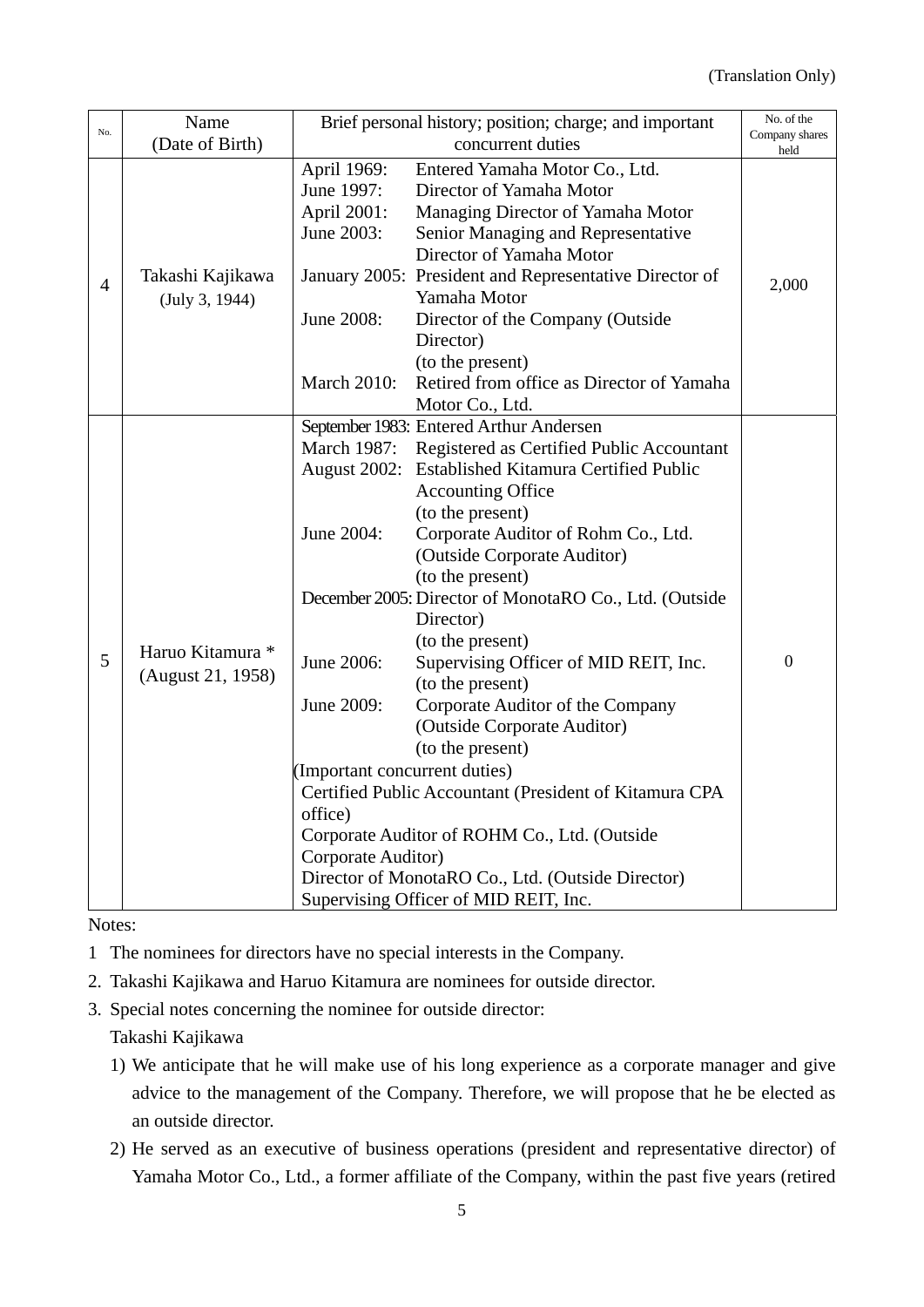on November 1, 2009).

- 3) Yamaha Motor Co., Ltd., where he served as the president and representative director, was subject to a summary indictment for violating the Japanese Foreign Exchange and Foreign Trade Law and received a summary order in March 2007. Yamaha Motor Co., Ltd. was also subject to an administrative sanction from the Ministry of Economy, Trade and Industry in May 2007.
- 4) His term of office as an outside director of the Company will be two years at the conclusion of this Ordinary General Shareholders' Meeting.
- 5) He entered into an agreement with the Company to limit the liability for damage stipulated in Article 423, Paragraph 1 of the Corporate Law. The maximum amount of liability under the agreement is the minimum amount stipulated in laws and regulations. If his re-election is approved, we will renew the liability limitation agreement under the same conditions.

Haruo Kitamura

- 1) He has never been involved in corporate management in any capacity other as an outside director or outside corporate auditor. We anticipate that he will apply his longstanding experience and expertise as a certified public accountant to the management of the Company. Therefore, we will propose that he be elected as an outside director.
- 2) If he is elected as director, the Company will enter into an agreement with him to limit the liability for damage stipulated in Article 423, Paragraph 1 of the Corporate Law. As a result, the maximum amount of liability under the agreement will be the minimum amount stipulated in laws and regulations.
- 3) His term of office as an outside corporate auditor of the Company will be one year at the conclusion of this Ordinary General Shareholders' Meeting.
- 4) If he is elected as director, he will be an independent officer under the provisions set forth by the Tokyo Stock Exchange.
- 4. The asterisk (\*) indicates new nominee for director.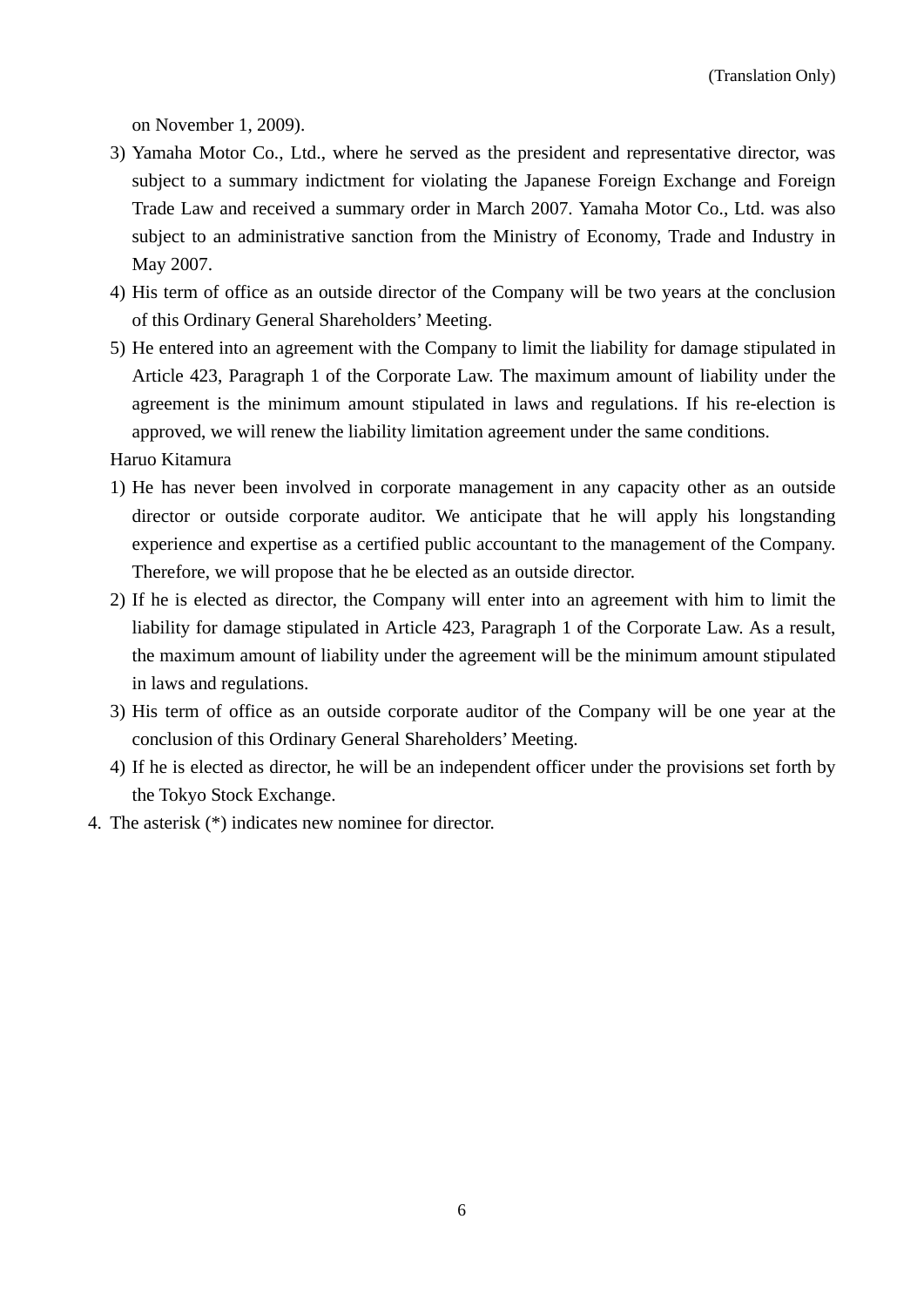# **Proposal 3** – Election of One Corporate Auditor

Corporate auditor Yasuharu Terai will complete his term of office and Haruo Kitamura will retire from office as corporate auditor, respectively, at the conclusion of this meeting. Accordingly, we will propose the election of one corporate auditor.

The decrease by one in the number of corporate auditors is the result of the nomination of the corporate auditor Haruo Kitamura as a candidate for outside director. Therefore, we foresee no possible reduction or loosening of the corporate governance of the Company.

This Proposal was agreed upon in advance by the Board of Corporate Auditors.

| no more coro a migremos mo hommoo for mai positiom |                                                            |                                                      |                              |
|----------------------------------------------------|------------------------------------------------------------|------------------------------------------------------|------------------------------|
| Name                                               | Brief personal history; position; and important concurrent |                                                      | No. of the<br>Company shares |
| (Date of Birth)                                    |                                                            | duties                                               | held                         |
|                                                    | April 1978:                                                | Entered Yamaha Motor Co., Ltd.                       |                              |
|                                                    |                                                            | September 2004: Corporate Unit Leader of Finance and |                              |
|                                                    |                                                            | <b>Business Operation Division of Yamaha</b>         |                              |
|                                                    |                                                            | Motor                                                |                              |
| Yutaka Kume                                        | July 2006:                                                 | General Manager of Finance &                         |                              |
| (October 7, 1953)                                  |                                                            | Accounting Division of Yamaha Motor                  |                              |
|                                                    | May 2007:                                                  | Director and President of Yamaha Motor               |                              |
|                                                    |                                                            | do Brazil Ltda.                                      |                              |
|                                                    | June 2010:                                                 | Advisor of Yamaha Motor Co., Ltd.                    |                              |
|                                                    |                                                            | (to the present)                                     |                              |

The table below indicates the nominee for that position.

Notes:

- 1 The nominee for corporate auditor has no special interests in the Company.
- 2. Yutaka Kume is the nominee for outside corporate auditor.
- 3. Special notes concerning the nominee for outside corporate auditor:
	- 1) We anticipate that he will make use of the abundant knowledge on accounting and finance experience he has nurtured through his many years of service as a manager in the field of corporate accounting and finance and international business experience, for the auditing of the management of the Company. Therefore, we will propose that he be elected as an outside director.
	- 2) He served as an executive of business operations (employee) of Yamaha Motor Co., Ltd., a former affiliate of the Company, within the past five years.
	- 3) If he is elected as outside corporate auditor, the Company will enter into an agreement with him to limit the liability for damage stipulated in Article 423, Paragraph 1 of the Corporate Law. As a result, the maximum amount of liability under the agreement will be the minimum amount stipulated in laws and regulations.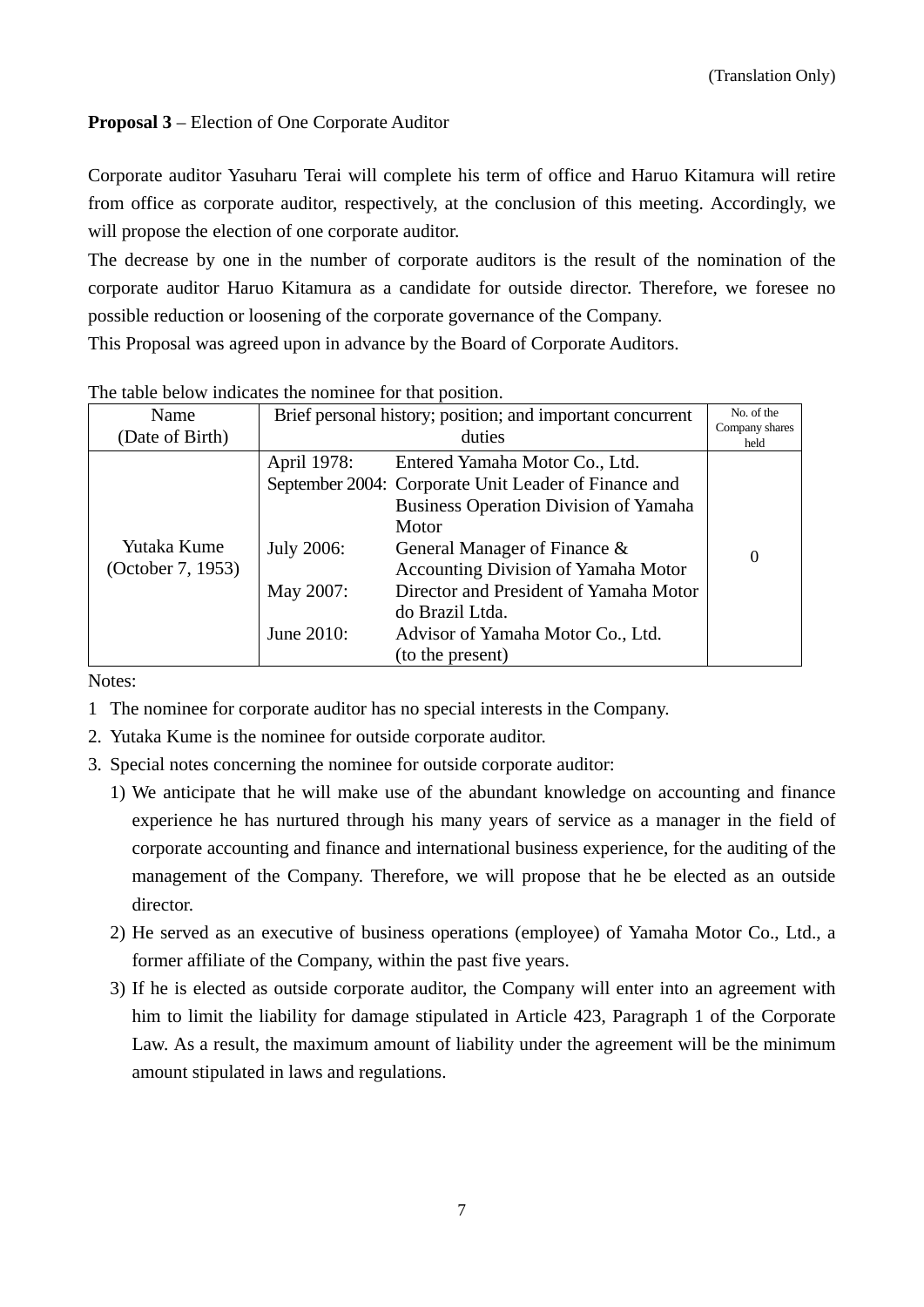**Proposal 4** – Renewal of Measures for the Large Purchase of Company Shares (Anti-Takeover Measures)

In order to ensure and enhance the corporate value and common interests of shareholders of the Company, the Company introduced a set of measures for coping with large purchases of Company shares (anti-takeover measures; hereinafter, "the Old Plan"), with the approval of the shareholders at the 183rd Ordinary General Shareholders Meeting held on June 26, 2007. The Old Plan, however, is to expire as of the closing of the first Board of Directors' meeting to be held after this Ordinary General Shareholders Meeting. Prior to the expiry of the Old Plan, we decided at the Board of Directors' meeting held on April 28, 2010, to revise the basic policy on the composition of persons to control decision-making over the financial and business policies of the Company (as defined in the provisions of Article 118, Item 3 of the Ordnance for Enforcement of the Japanese Corporate Law; hereinafter, "the Basic Policy"), and partially revise and renew the Old Plan (hereinafter, such renewal is referred to as "the Renewal," and the plan after the revision is referred to as "the Plan"), which was introduced as part of efforts to keep the control over decision-making on financial and business policies out of the hands of inappropriate persons in light of the basic policy (as defined in Article 118, Item 3, (b) 2. of the Ordnance for Enforcement of the Japanese Corporate Law), subject to approval of the shareholders at the Ordinary General Shareholders Meeting. Accordingly, we will propose the Renewal for approval by the shareholders.

The Renewal was approved unanimously by all Directors, including the Outside Directors, at the above Board of Directors' meeting, and all of the Corporate Auditors, including one Outside Corporate Auditor, also expressed their consent. Furthermore, we have obtained unanimous agreement regarding the Renewal by the Independent Panel of the Company established in accordance with the Old Plan.

Major changes from the Old Plan are as follows:

- i) Procedures for the "General Shareholders Meeting for Confirmation of the Shareholders' Intent" were specified as part of the procedures under the Plan. More specifically, it has been stipulated that the Board of Directors shall call for a General Shareholders Meeting for Confirmation of the Shareholders' Intent as applicable, to confirm the shareholders' intent regarding the allotment of the Stock Acquisition Rights without compensation, where the Board of Directors shall follow the resolution at such general meeting;
- ii) Requirements for the allotment of Stock Acquisition Rights without compensation were organized;
- iii) Period for the examination by the Independent Panel (Note) was reviewed; and
- iv) Necessary changes were made in light of the recent law revisions and current trends in anti-takeover measures.
- (Note) The Period for the Examination by the Independent Panel is amended from "not exceeding 60 days" in the Old Plan to "not exceeding 90 days" in the Plan. The Examination Period is not substantially prolonged in comparison with the Old Plan, however, as the Period for the Examination by the Board of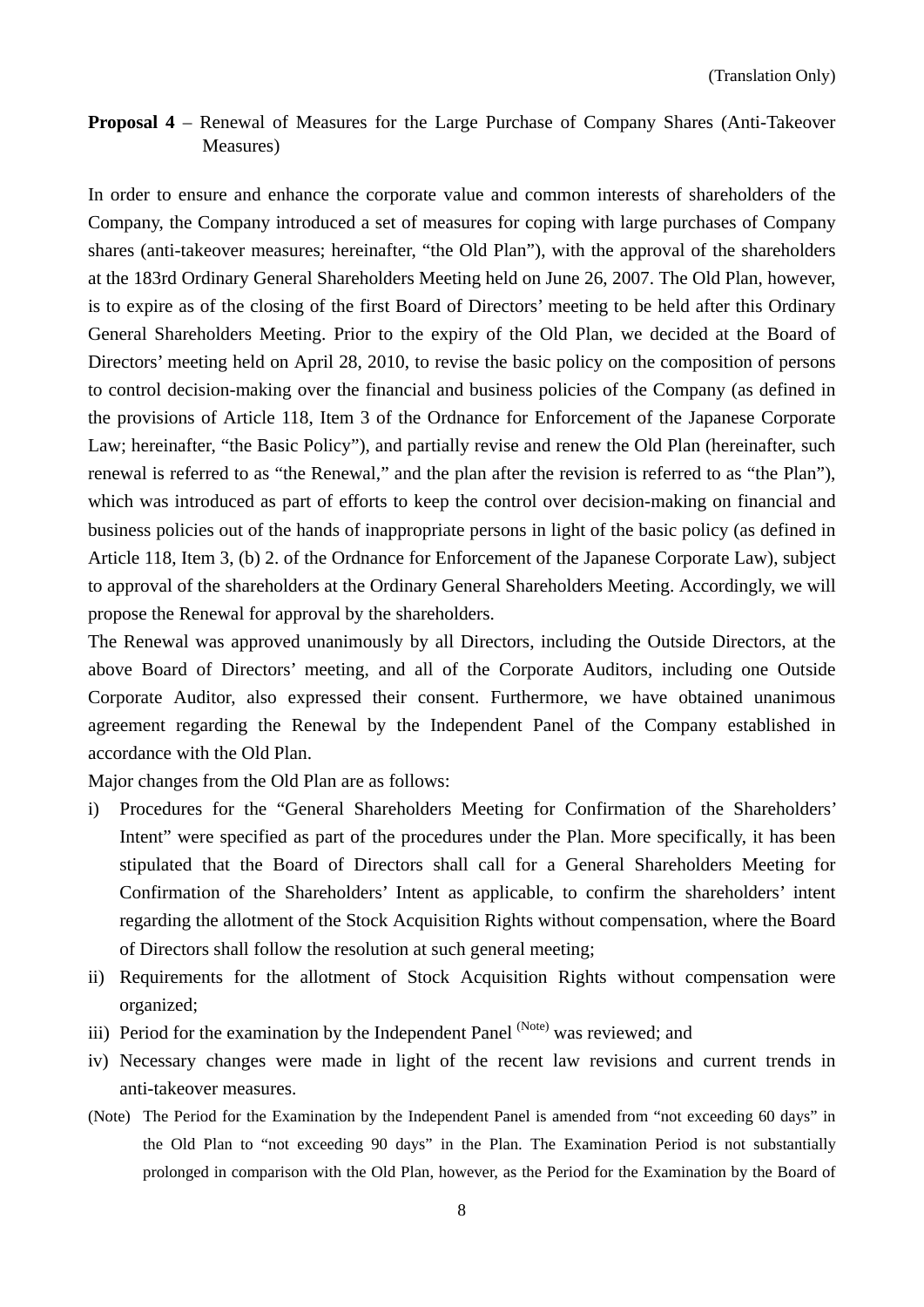Directors (as mentioned in (d)(i) of 3.(3) "Procedures Relating to the Plan") is included in the Period for the Examination by the Independent Panel (as mentioned in (d)(ii) of 3.(3) "Procedures Relating to the Plan") and certain restrictions are imposed on the prolongation of the Period for the Examination by the Independent Panel in the Plan.

1. Basic Policy on the Composition of Persons to Control Decision-Making over the Financial and Business Policies of the Company

We believe that persons who control the decision-making over the financial and business policies of the Company must be those who fully understand and appreciate the financial and business circumstances as well as the source of the corporate value of the Company, and are capable of continuously and sustainably ensuring and enhancing the corporate value of the Company and common interests of shareholders.

We also believe that the final judgment as to whether to accept a purchase offer accompanying the transfer of controlling rights in the Company should be based on the will of all of the shareholders.. We will not reject large purchases of shares of the Company as far as it is beneficial to the corporate value of the Company and common interests of shareholders.

However, a review of the purposes, etc. of the large purchases of shares reveals that many of the purchases make no contribution to the corporate value of the companies targeted for purchase or the common interests of their shareholders. In many cases a large purchase clearly impairs the corporate value of the targeted company and common interests of its shareholders, or exposes the shareholders of the targeted company to the risk of being forced to sell their shares, or fails to provide the Board of Directors and shareholders of the targeted company sufficient time and information to examine the purchaser's conditions or offer alternative plans, or requires the targeted company to negotiate with the purchaser in order to obtain more advantageous conditions than those offered by the purchaser.

It must be emphasized that those who attempt a large purchase of shares of the Company must fully understand and appreciate not only the financial and business circumstances of the Company, but also the factors that constitute the source of the corporate value of the Company, including: (i) Inherent connections between our manufacturing operations, which are focused on musical instruments and related hardware, and our service operations, which include Yamaha music schools; (ii) Accumulation of traditional as well as state of the art technologies and the product development capabilities that integrate them; (iii) Global production system that ensures high product quality and cost performance as well as stable supply of products, and user-oriented marketing activities leveraging our global distribution network; (iv) Research and development activities along with Yamaha design that promote unique value creation; and (v) Long-term retention and development of human resources who serve as the basis of all corporate activities, and positive CSR (corporate social responsibility) activities, and must be capable of ensuring and developing these advantages on a medium-to-long term basis. Otherwise, such purchase should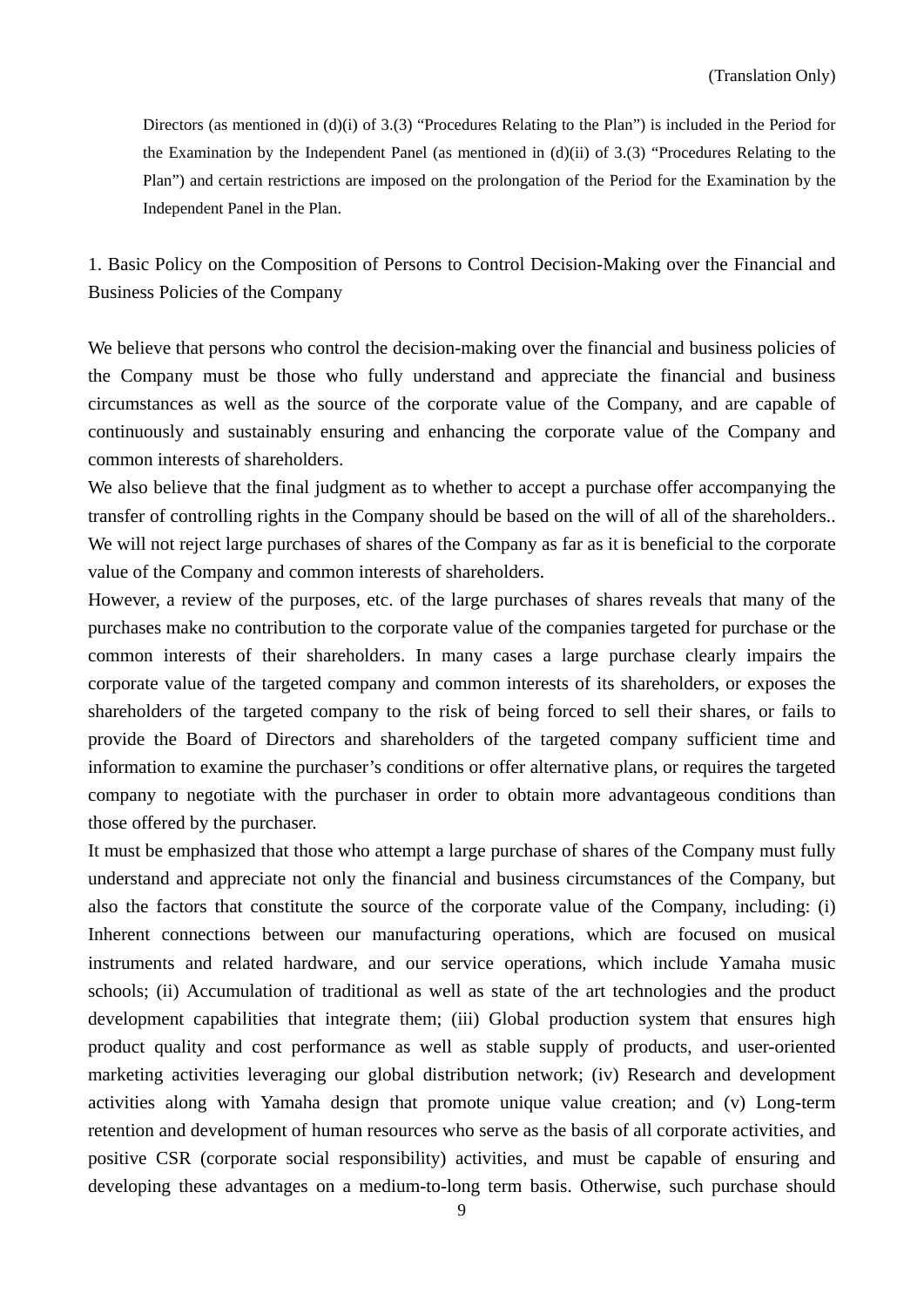only end up damaging the corporate value of the Company and common interests of shareholders. We believe that the persons engaged in large purchases that are not beneficial to the corporate value of the Company and common interests of shareholders as described above, are inappropriate as those who control the decision-making over the financial and business policies of the Company, and that we must protect the corporate value of the Company and common interests of shareholders by taking necessary and appropriate measures against such purchases.

2. Source of the Corporate Value of the Yamaha Group and Special Effort to Contribute to Realization of Basic Policy

(1) Source of the Corporate Value of the Yamaha Group

In the belief that continuous provision of quality products and services leads to "customer satisfaction" which is what the Group is about, and provides access to new customers, we have been dedicated to the growth of the Group as a whole and enhancement of the corporate value of the Company, putting up "customer-oriented approach" and "quality-conscious attitude" as the two main values that should never be compromised.

In pursuit of "customer-oriented approach" and "quality-conscious attitude," along with the greater corporate value, the Group is placing particular importance to the following areas.

(i) Inherent connections between our manufacturing operations, which are focused on musical instruments and related hardware, and our service operations, which include Yamaha music schools

In our flagship musical instrument business, we believe in popularization of music through operating music schools and organizing various music events, and artist relations activities such as supporting artists' music activities and assisting their pursuit of ideal sound, etc., as a key driver of our manufacturing operations. With such a belief, the Group has aggressively moved forward with these activities based on relationships built on trust with business partners in the musical instrument and music business. Since the fact that Yamaha's musical instruments are regularly used by famous artists as their favorite, winning their personal trust and support, is generating an excellent brand image identified with quality musical instruments, we believe the integration of these activities and the human resources that support them is critical in maximizing the corporate value of the Group.

(ii) Accumulation of traditional as well as state of the art technologies and the product development capabilities that integrate them

By integrating sound creation and craftsmanship in acoustic instruments such as pianos and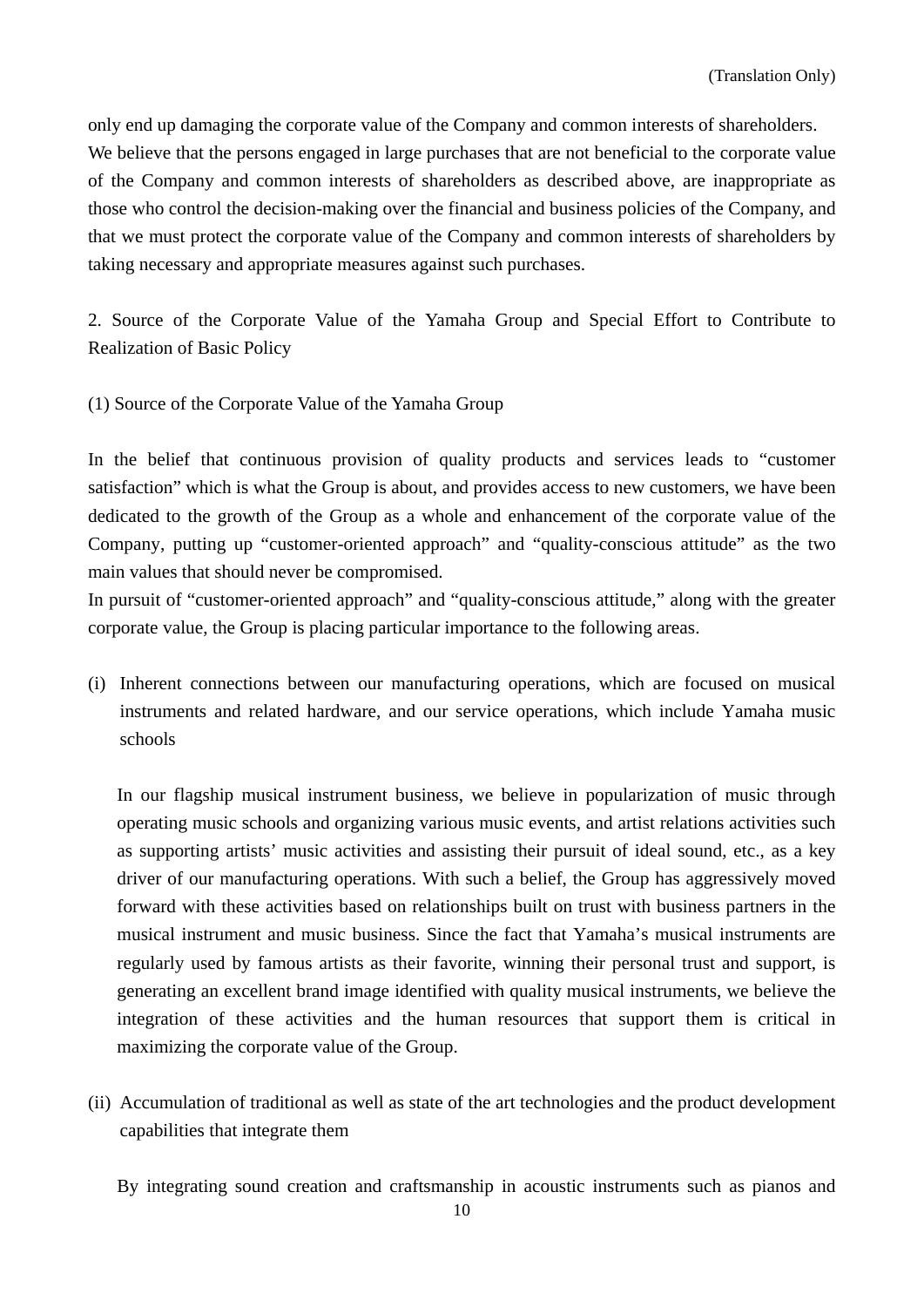wind instruments, with sound source technology and digital networking technology in electronic musical instruments and audio equipment, we have been developing new music instruments and audio equipment which make it much easier for us to familiarize with the joy of performing and the pleasure of music. We believe that our unique and progressive product development systems in which traditional delicate production technologies we have accumulated as a music instruments manufacturer for longer than a century, and advanced electronic technologies are not only coexisting but also integrated as appropriate, are the critical factor in differentiating ourselves from competitors, and in enabling development of highly competitive products.

(iii) Global production system that ensures high product quality and cost performance as well as stable supply of products, and user-oriented marketing activities leveraging our global distribution network

The Group has been actively developing overseas businesses ahead of our competitors. With 13 manufacturing sites overseas, the Group has established a production system that enables stable supply of products while maintaining high quality manufacturing and enhancing cost competitiveness. Moreover, we have built a global distribution network with 28 sales and service offices overseas, whereby solid relationship of trust with customers is established in each country. This has resulted in a greater recognition of Yamaha brand overseas. We believe that our global business development will continue to play a major role in building up stable earning structure and enhancing customer satisfaction.

(iv) Research and development activities along with Yamaha design that promote unique value creation

The basis of our unique value creation is the technological development capabilities that have been accumulated within the Group. To further enhance such capabilities, we have been actively investing resources into R&D (research and development) activities. We regard skilled R&D staff with specialist expertise as critical management resources that constitute the source of the corporate value of the Group, and thus will keep up effort to retain and develop them. We continue to create innovative product design based on the forward-looking concept with fresh sensitivity. Uniqueness and design quality of the so called Yamaha design are highly evaluated around the world. We are confident that this differentiated customer appeal by Yamaha design contributes to further reinforcing competitiveness of the Group, and constantly drives up the corporate value of the Group.

(v) Long-term retention and development of human resources who serve as the basis of all corporate activities, and positive CSR (corporate social responsibility) activities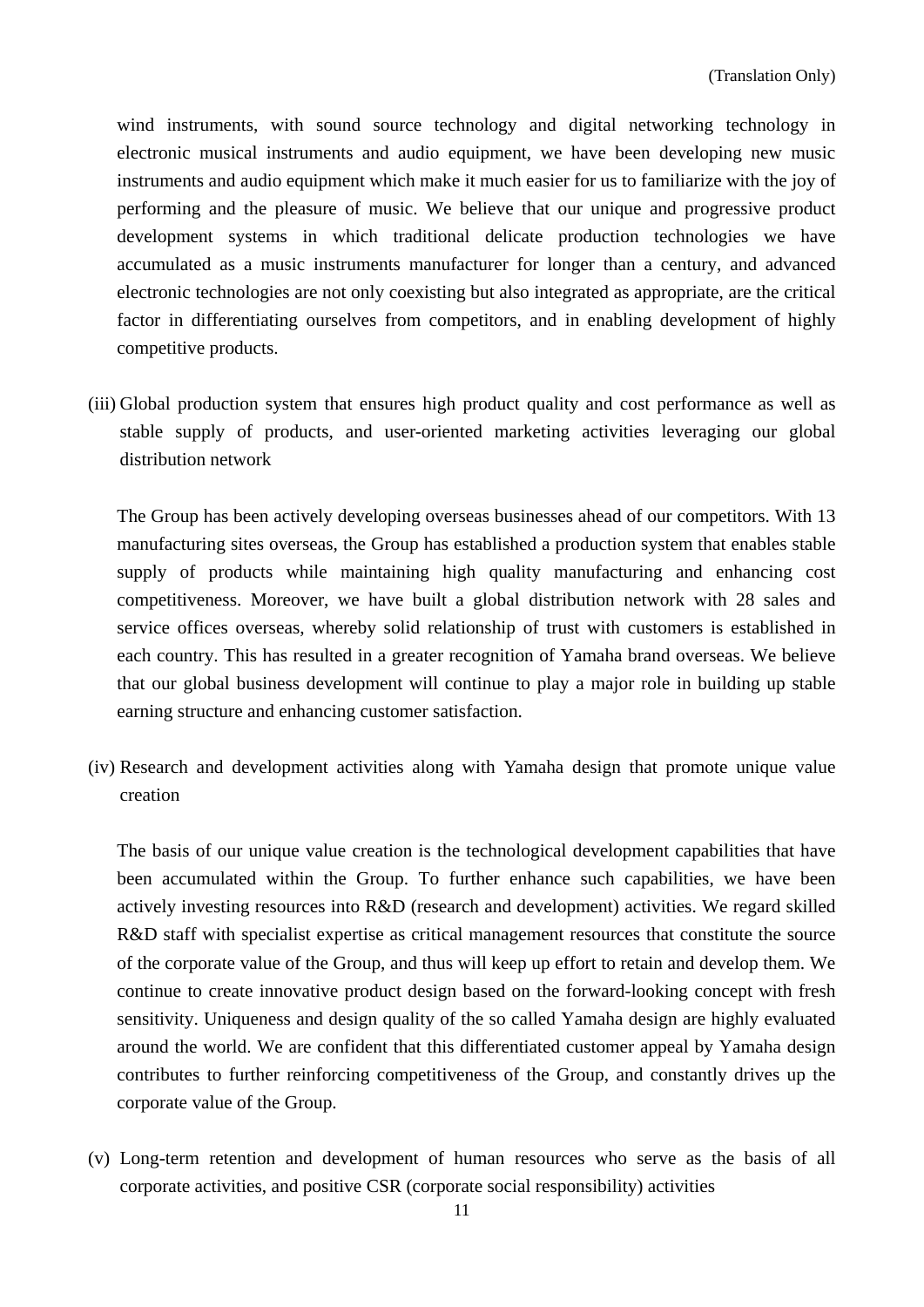We believe that it is essential for us to retain and develop in the long-term the employees who take an active role in the aforementioned corporate activities, and that maximizing their potential and growing them is fundamental to ensuring the corporate value of the Company and common interests of shareholders. Moreover, we define our CSR (corporate social responsibility) activities as "constantly creating 'kando (an inspired state of mind)' by pursuing sustainable business, leveraging our core technologies and assets and deepening communication with all stakeholders in accordance with our corporate philosophy," thus promoting our unique activities such as contributing to local communities and culture, developing and manufacturing products that pursue efficient utilization of resources and minimization of environmental burden, and restoring forests.

- (2) Effort to Contribute to Realization of Basic Policy
- (a) Corporate Philosophy

With the corporate objective of "Creating 'kando' together – Yamaha will continue to create 'kando' and enrich culture with technology and passion born of sound and music, together with people all over the world," we are committed to enhancing the Company's corporate and brand value, by fulfilling our corporate social responsibility in the areas such as compliance, environment, safety, and contribution to local communities, while pursuing management efficiency to achieve global competitiveness and higher profitability. To achieve such objective, we are dedicated to maximizing management efficiency and transparency, by establishing optimum management structures and systems, while implementing necessary measures along with adequate information disclosure.

In the course of managing the Company, we are paying great attention to strike a balance between the interests of each stakeholder, namely shareholders, customers, employees and local society, where we are endeavoring to maximize the corporate value of the Company while enhancing each stakeholder's satisfaction through careful coordination of the interests between them.

- (b) Medium Term Management Policy
	- \* For an outline of the new Medium Term Management Policy, please refer to the "Issues to be Addressed" in the Business Report for the 186th Fiscal Year (page 8 of the Business Report for the 186th Fiscal Year).
- (c) Policy of Profit Distribution

Taking into account the improvement of consolidated return on equity, and based on the level of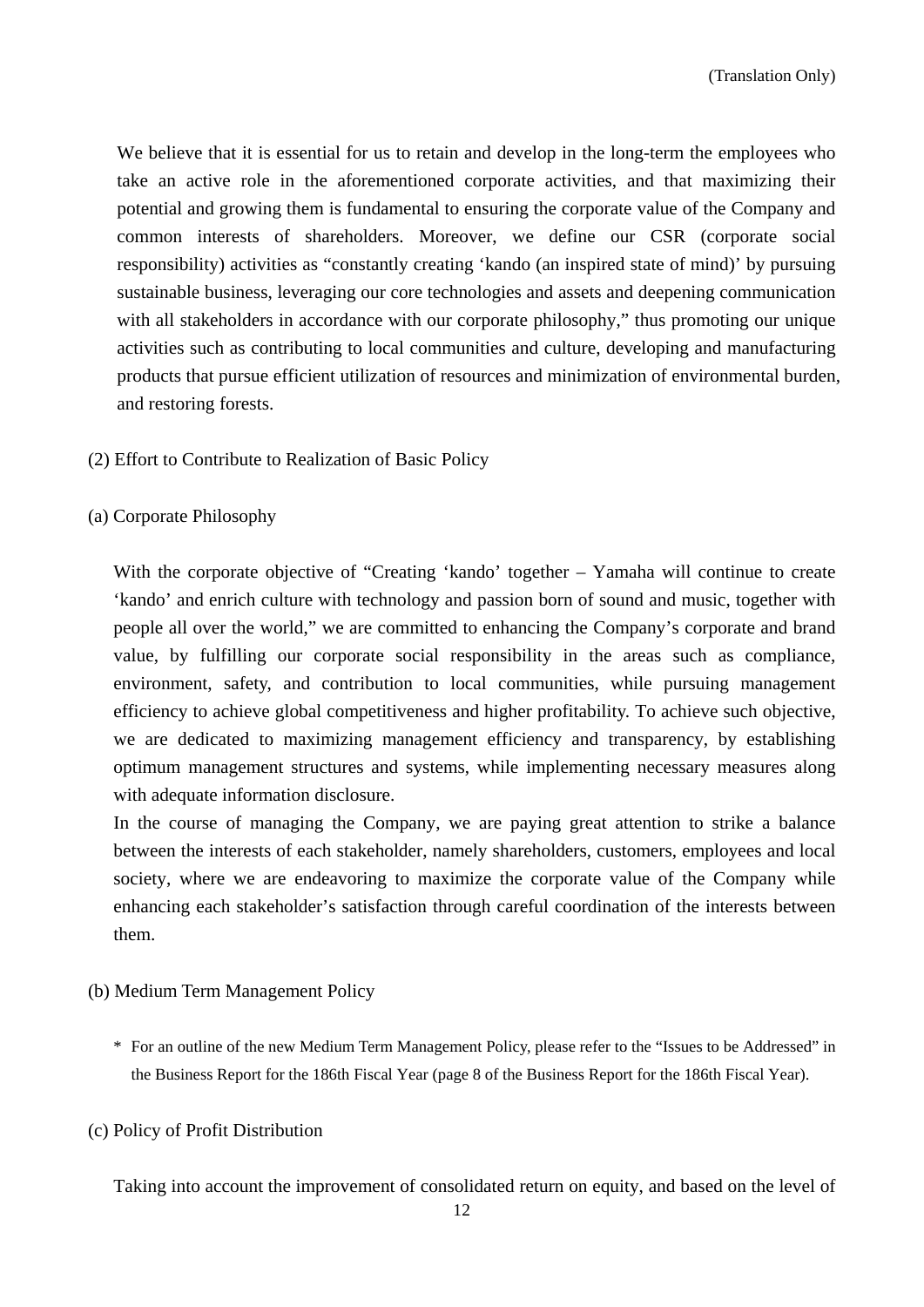the medium-term consolidated profits, the Company is adopting a basic policy of ensuring appropriate internal reserves in order to strengthen its operating base, such as R&D, sales investments, and capital investments, and of paying dividends that closely reflect the consolidated operating results.

#### (d) Enhancement of Corporate Governance

The Company positions the enhancement of corporate governance as an important issue of business operations and is striving to enhance corporate governance in a proactive manner as described below.

The Company's Board of Directors is responsible for group-wide management functions, including strategy planning, the monitoring of the execution of departmental business, and guidance of the corporate group therefor. To strengthen governance function, one Outside Director is elected and providing objective advice with respect to decisions made by the Board of Directors as well as Directors' business execution based on his management experiences in different industries. To define the management responsibility of the Directors, the term of office of each Director is determined to be one year.

The Company also adopts the executive officer system in order to enhance management functions and business execution functions of the Group. Each Executive Officer is assigned to the Division(s) in charge of major management issues, of all Divisions grouped by function. Especially, Executive Officers who double as Directors are General Managers of more than one Division. Each General Manager is responsible for the business results of the Divisions under his or her supervision and issues appropriate commands and orders to maximize the functions of the Divisions.

Further, the Company adopts Corporate Auditors as organs in its governance structure. To ensure correct decisions on the appropriateness of operational and accounting audit, persons with expertise in finance and accounting are appointed as the Full-time Corporate Auditors. To enable fair and impartial audit from an objective viewpoint, independent professionals (such as lawyers, certified public accountants and persons with experience in corporate management) are appointed as the Outside Corporate Auditors. Corporate Auditors are executing auditing work in close coordination with the Accounting Auditor and internal auditing units.

The Company has also established an Internal Auditing Division as an internal auditing unit to review and assess the Company's system for the control and operation of overall business activities, as well as the performance of business executions, in view of legitimacy and rationality. Based on the results of this review and assessment, the Internal Auditing Division provides the Representative Director with information related thereto and advice and recommendations for improvement and realignment. It also endeavors to improve audit efficiency by closely communicating and consulting with the Corporate Auditors and Accounting Auditor.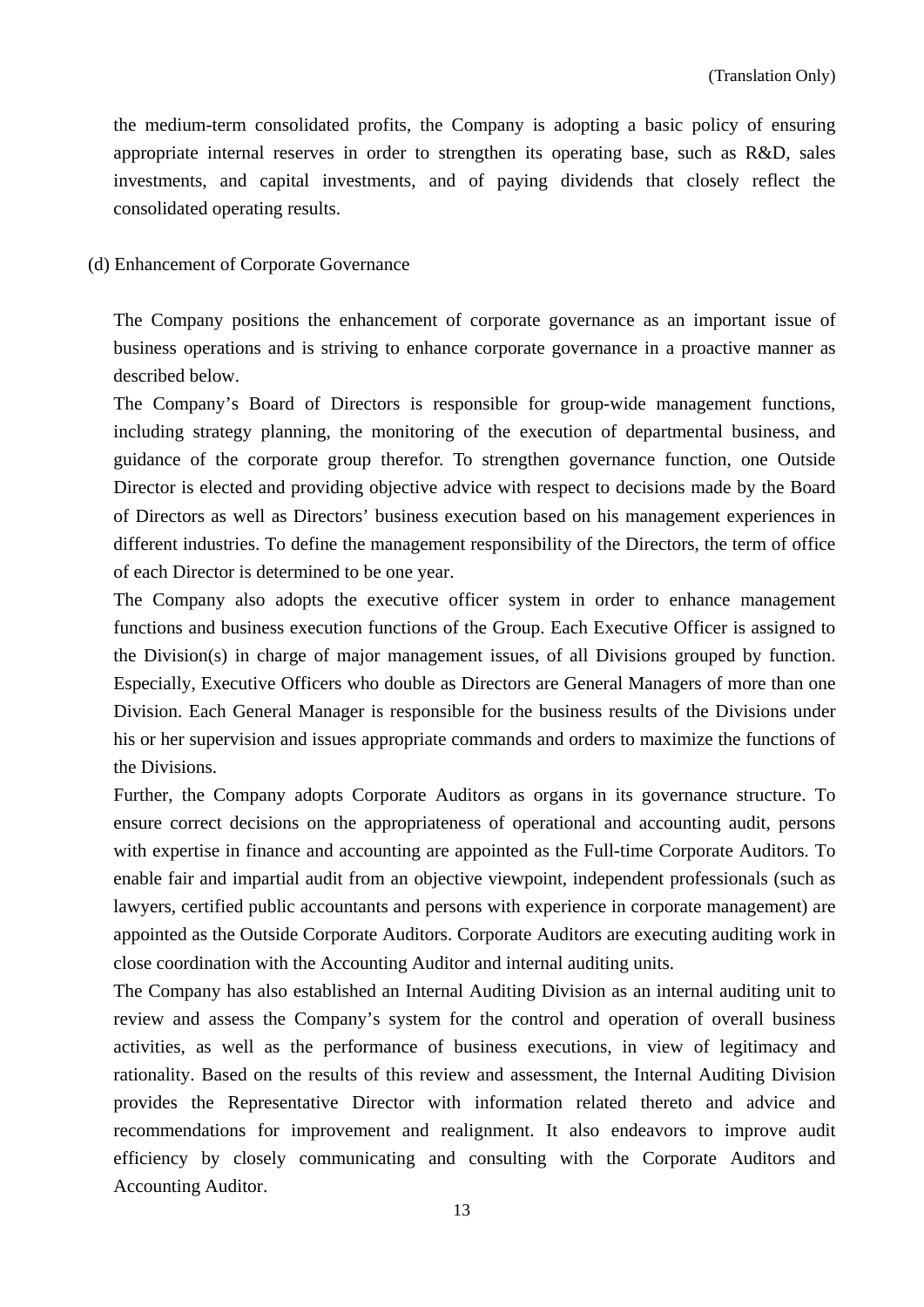On top of the above, the Company has established "Company-wide Governance Committees" consisting of three committees, namely, a Compliance Committee, CSR Committee, and Officers Personnel Affairs Committee. The Compliance Committee promotes group-wide cross-sectional activities to pursue the corporate social responsibility and the business operations in which legal and regulatory compliance is stressed. The CSR Committee conducts activities to encourage voluntary contribution to society by developing and applying various independently established Company standards which go beyond applicable laws and regulations. The Officers Personnel Affairs Committee is engaged in the selection of candidates to become Directors, Corporate Auditors and Executive Officers in order to increase transparency and fairness in the selection of candidates for officers. This Committee also reviews human resource development programs for future candidates and the remuneration system for officers.

Through the above efforts, the Company is endeavoring to strengthen the corporate governance functions within the Group and improve effectiveness thereof.

After the conclusion of this General Shareholders Meeting, "(d) Enhancement of Corporate Governance" will be stated as follows:

- 1. If Proposal 2 is approved at this General Shareholders Meeting, the number of Outside Directors will be two (2).
- 2. The executive officer system shall be stated as follows: "The representative director, a chief executive officer of business operations, is supported by Managing Executive Officers (who double as Directors). Under their supervision, each Senior Executive Officer serves as a General Manager of more than one Division, in principle, in consideration of the importance of his or her duties. Each General Manager is responsible for the business results of the Divisions under his or her supervision and issues appropriate commands and orders to maximize the functions of the Divisions. Under the supervision of the General Managers, Executive Officers are assigned to the Division(s) in charge of major management issues.

3. Efforts to Keep the Control over Decision-Making on Financial and Business Policies out of the Hands of Inappropriate Persons in Light of the Basic Policy

#### (1) Purpose of the Renewal

The Renewal is to be made subject to approval of the shareholders at the Ordinary General Shareholders Meeting, to secure and enhance the corporate value of the Company and common interests of shareholders, in line with the Basic Policy as described in 1. "Basic Policy on the Composition of Persons to Control Decision-Making over the Financial and Business Policies of the Company" above.

As stated in the Basic Policy, the Board of Directors of the Company believes that the persons engaged in large purchases of shares of the Company that are not beneficial to the corporate value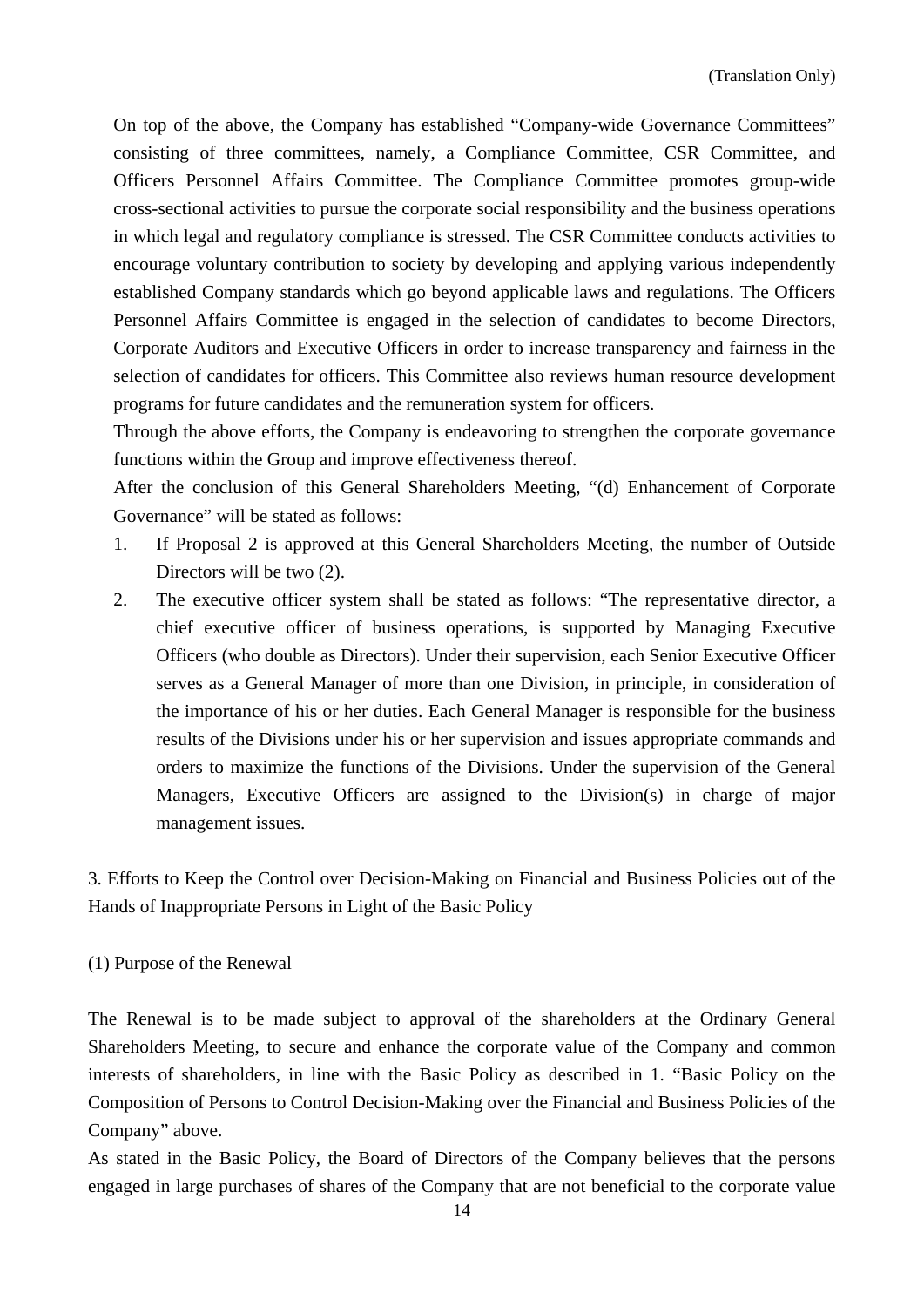of the Company and common interests of shareholders, are inappropriate as those who control the decision-making over the financial and business policies of the Company. The Plan is intended to avoid any large purchase that may harm the Company's corporate value and common interests of shareholders, in the event of such large purchases of shares of the Company, by ensuring sufficient information and time for the Board of Directors of the Company to offer alternative plans to the shareholders, or for the shareholders to judge whether or not they should accept the offer of such large purchases, and enabling the Board of Directors of the Company to negotiate with the would-be purchaser on behalf of the Company's shareholders.

Note that Yamaha has not received a concrete offer for a large purchase of Company shares from a third party at present.

- (2) Outline of the Plan
- (a) Establishment of Procedures Relating to the Plan

When a purchaser purchases (purchase as defined in (a) of (3) "Procedures Relating to the Plan" below; hereinafter, the same) shares etc. of the Company, the Plan establishes procedures for presenting the management's plan or alternative plans, etc. to shareholders or for conducting negotiations, etc. with the person making such purchase (hereinafter referred to as the "Purchaser") upon securing a period for the Company to gather information and perform examinations, etc. concerning the relevant purchase by requesting the Purchaser to provide information on the relevant purchase in advance (for details, please see (3) "Procedures Relating to the Plan" below).

(b) Implementation of the Plan by the Allotment of the Stock Acquisition Rights without compensation

When the Company recognizes the risk of a purchase that may impair the corporate value of the Company and common interests of shareholders, such as a purchase of shares etc. of the Company not in accordance with the procedures prescribed in the Plan (for details, please see (4) "Requirements for the Allotment of Stock Acquisition Rights without Compensation" below), the Company will grant all of its shareholders (excluding the Company itself) Stock Acquisition Rights at the relevant point of time in accordance with the method for the allotment of Stock Acquisition Rights without compensation (as set forth in Article 277 and subsequent Articles of the Japanese Corporate Law), with the exercise condition that the relevant Purchaser will not be allowed to exercise the Stock Acquisition Rights, and with the acquisition provision that the Company will acquire the Stock Acquisition Rights in exchange for Company shares from persons other than the relevant Purchaser (whose details will be described in (5) "Overview of the Allotment of Stock Acquisition Rights without Compensation" below, the "Stock Acquisition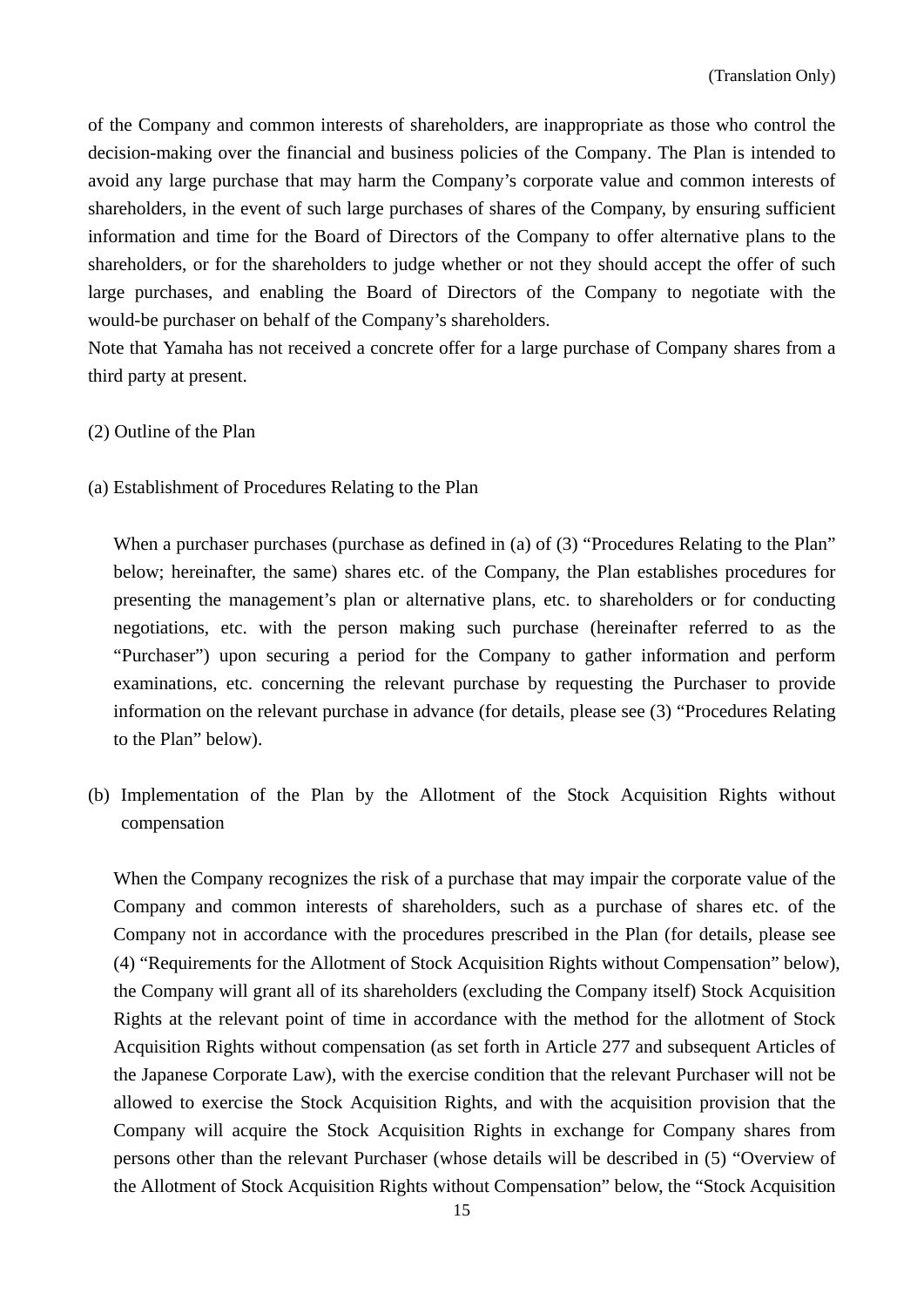Rights" hereinafter).

(c) Use of an Independent Panel and the Confirmation of the Shareholders' Intent

For judgment on execution, non-execution, etc. of Stock Acquisition Rights, in order to rule out arbitrary judgments by the Board of Directors, the Company has resolved to ensure transparency by entrusting the judgment solely to an independent panel (panel members scheduled as of the Renewal are listed in Exhibit 2.; hereinafter the "Independent Panel") made up exclusively of Outside Officers and other independent persons in accordance with the Independent Panel Rules (for an outline, please see EXHIBIT 1).

Furthermore, for the purpose of confirming the intent of the shareholders with respect to the allotment of the Stock Acquisition Rights without compensation, the Board of Directors of the Company may call for the general shareholders meeting specifically for such purpose, as applicable under the Plan (for details, please refer to (g) of (3) "Procedures relating the Plan" below.; such general shareholders meeting is hereinafter referred to as the "General Shareholders Meeting for Confirmation of the Shareholders' Intent").

(d) Exercise of Stock Acquisition Rights and Acquisition of Stock Acquisition Rights by the Company

If Stock Acquisition Rights are allotted without compensation in accordance with the Plan and the Stock Acquisition Rights are exercised by the shareholders other than the Purchaser, or Company shares are granted to the shareholders other than the Purchaser in exchange for the acquisition of Stock Acquisition Rights by the Company, the relevant Purchaser's share of voting rights of the Company shares may be diluted by up to 50%.

- (3) Procedures Relating to the Plan
- (a) Purchases Subject to the Plan

The Plan shall be applicable in the event of purchase or other acquisition as described in (i) or (ii) below, or other acts of the similar nature, or offer1 thereof (hereinafter collectively referred to as the "Purchase," excluding the cases which the Board of Directors of the Company specifically decided not applicable to the Plan).

(i) Concerning shares, etc.<sup>2</sup> issued by the Company, any purchase that increases the holding ratio

<sup>&</sup>lt;sup>1</sup> "Offer" includes soliciting the involvement of third parties.<br> $2^2$  As defined in Personant 1, Article 27, 23 of the Einengiel In

<sup>&</sup>lt;sup>2</sup> As defined in Paragraph 1, Article 27-23 of the Financial Instruments and Exchange Law of Japan; hereinafter the same unless otherwise stipulated.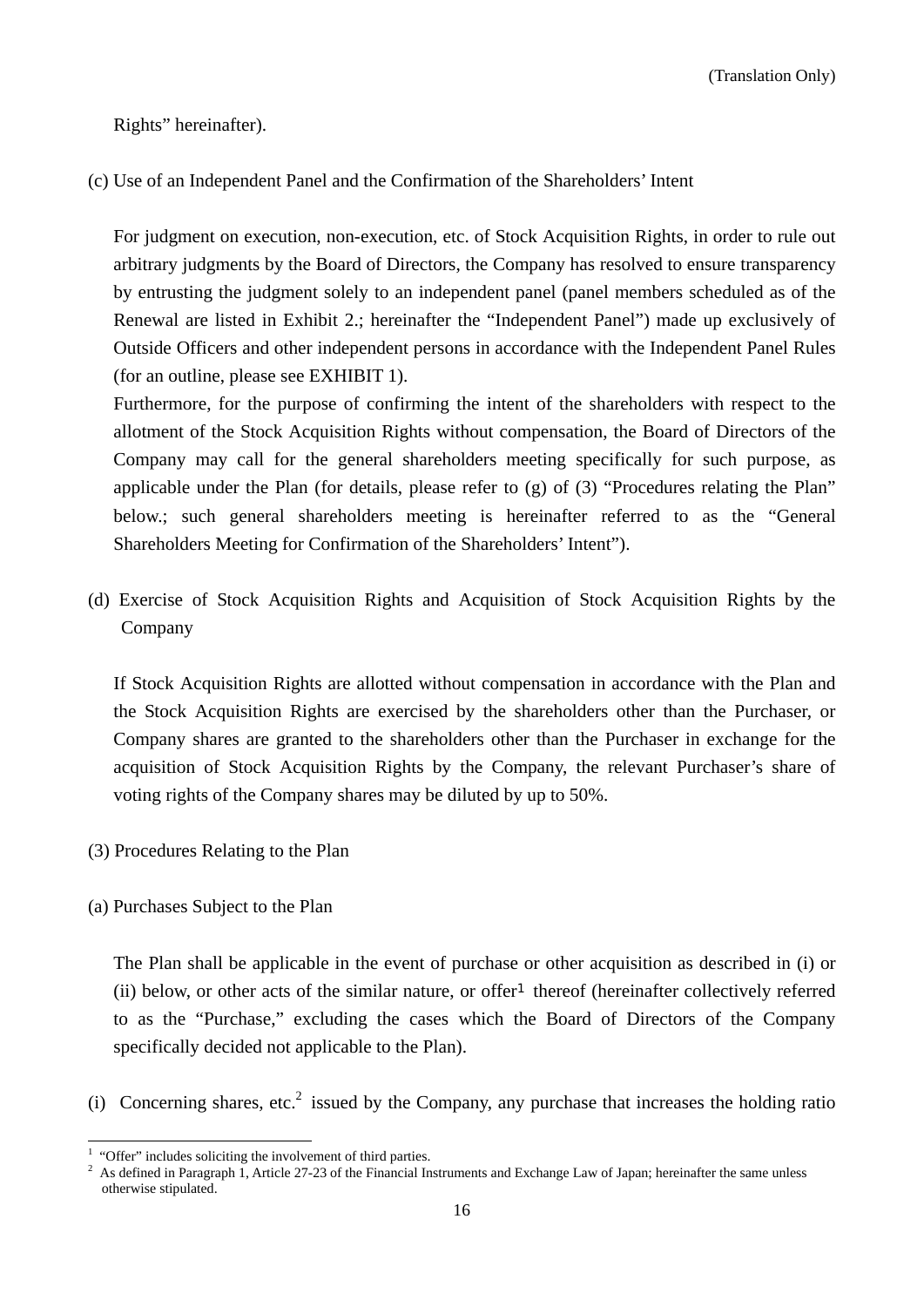of shares etc.<sup>3</sup> of the holder<sup>4</sup> to 20% or greater,

(ii) Concerning shares etc.<sup>5</sup> issued by the Company, a tender offer<sup>6</sup> that increases the total sum of the ratio of ownership of shares etc.<sup>7</sup> of the relevant purchaser and the ratio of ownership of the shares etc. of a Special Stakeholder<sup>8</sup> to 20% or greater.

The Purchaser shall follow the procedures as set forth in the Plan, and accordingly shall not implement the Purchase until the resolution not to allot the Stock Acquisition Rights without compensation is made at the Board of Directors' meeting or the General Shareholders Meeting for Confirmation of the Shareholders' Intent.

(b) Submission of the Manifestation of Intent

A Purchaser shall, prior to commencing or executing the Purchase, submit to the Company a written statement in the form prescribed by the Company with a pledge avowing that the relevant Purchaser will comply with the procedures prescribed in the Plan (with signature or seal of the representative of the Purchaser) along with the qualification certificate of the representative whose signature or seal is provided therein (hereinafter collectively referred to as the "Manifestation of Intent"). The Manifestation of Intent shall specify individual or company name of the Purchaser, personal address or address of the head office or business office, governing law for establishment, name of the representative, contact in Japan, outline of the intended Purchase. For the purpose of the Manifestation of Intent as well as the Explanation of Purchase as defined in (c) below, Japanese should be the only language to be used.

(c) Request for Provision of Information by the Purchaser

Within 10 business days of the receipt of the Manifestation of Intent, the Company shall supply the form of the Explanation of Purchase (as defined hereunder) to the Purchaser, which includes the list of information the Purchaser is requested to provide to the Company. A Purchaser shall, prior to executing such Purchase, submit to the Company a written statement (hereinafter collectively referred to as the "Purchase Explanation") with all of the information that the Company needs to examine the details of the Purchase, as enumerated in the subsequent

<sup>3</sup> As defined in Paragraph 4, Article 27-23 of the Financial Instruments and Exchange Law of Japan; hereinafter the same. 4

<sup>&</sup>lt;sup>4</sup> Includes holders in accordance with Paragraph 3, Article 27-23 of the Financial Instruments and Exchange Law of Japan (including any person to whom, in the opinion of the Board of Directors, this definition applies); hereinafter the same. 5

As defined in Article 27-2, Paragraph 1 of the Financial Instruments and Exchange Law of Japan. 6

As defined in Paragraph 6, Article 27-2 of the Financial Instruments and Exchange Law of Japan; hereinafter the same. 7

As defined in Paragraph 8, Article 27-2 of the Financial Instruments and Exchange Law of Japan; hereinafter the same. 8

As defined in Paragraph 7, Article 27-2 of the Financial Instruments and Exchange Law of Japan (including any person to whom, in the opinion of the Board of Directors, this definition applies); provided, however, any person referred to in Item 1 of the relevant paragraph shall exclude any person prescribed in Paragraph 2, Article 3 of the Cabinet Order Concerning Disclosure of Tender Offer of Shares etc. by Persons Other than Issuer; likewise hereinafter.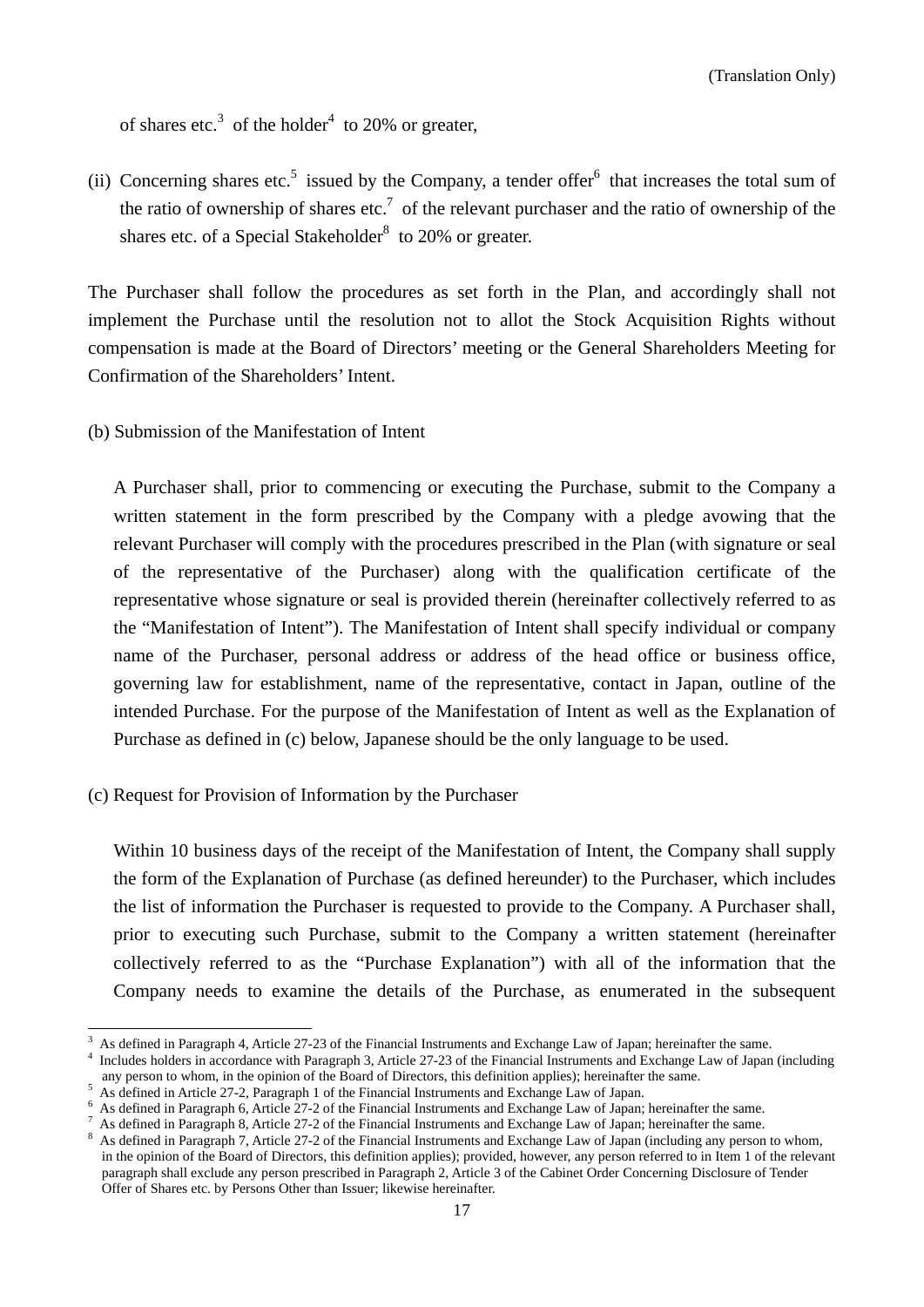respective items (hereinafter "Necessary Information"), prepared in the form prescribed by the Company.

When the Board of Directors receives the Purchase Explanation, it will promptly provide it to the Independent Panel. Then, if the Independent Panel judges that, after considering the circumstances of the Purchase including the approach taken by the Purchaser, the contents of the description of the relevant Purchase Explanation are not sufficient as Necessary Information, the Independent Panel may itself request the Purchaser to submit additional Necessary Information or make such request via the Board of Directors, setting a reply deadline as necessary. In these instances, the Purchaser must provide the additional Necessary Information by the relevant deadline: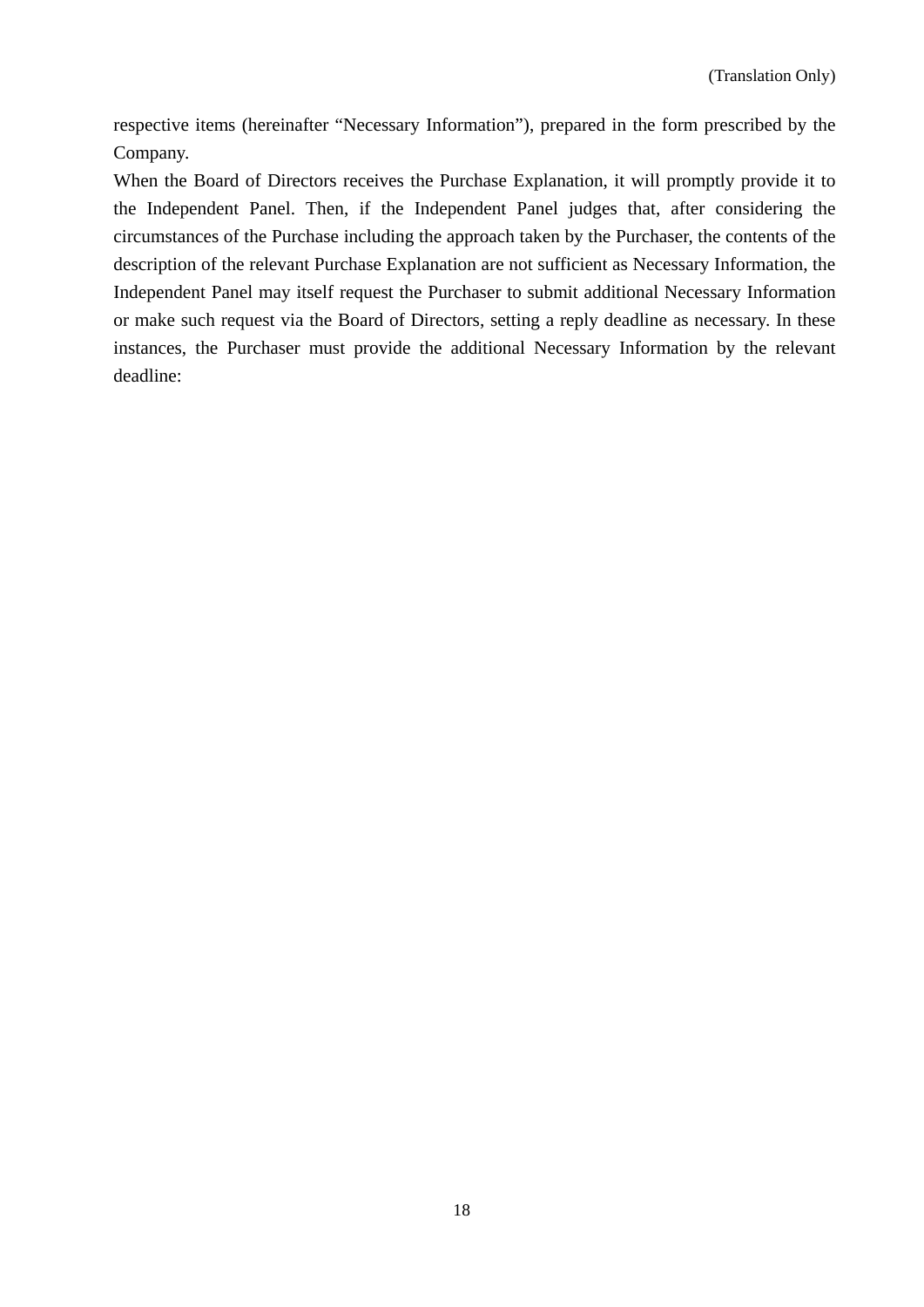- (i) Details of the Purchaser and the Purchaser's group (including Joint Shareholders<sup>9</sup>, Special Stakeholders, Special Stakeholders of a person to whom the Purchaser is related as a controlled entity<sup>10</sup>, and association members, as well as other constituent members if the said Purchaser is a fund), including the specific names, history, capital structure, business description, financial structure, legal compliance status, and past transactions similar to the Purchase
- (ii) The purpose, method, and specific nature of the Purchase, including the purchase price and form of payment, purchase timing, relevant transaction methods, legality of the proposed purchase method, and the possibility of purchase execution
- (iii) The basis for determination of the purchase price, including the facts and assumptions on which the determinations are based, the calculation methods, the numerical information used to make the determinations, and the estimated contents of synergies arising from the series of transactions involved in the Purchase, and among these, the contents of synergies to be distributed to the minority shareholders
- (iv) Information regarding the history of the past acquisition of share certificates, etc. of the Company by the Purchaser
- (v) Corroboration of purchase funding availability, including the specific name of the funding provider (including the material provider), procurement method, and nature of relevant transactions
- (vi) Management policies, business plans, capital policies and dividend policies of the Company following completion of the Purchase
- (vii) Policies pertaining to the treatment of the shareholders of the Company (excluding the Purchaser), employees, business partners, customers, and other stakeholders of the Group following the Purchase
- (viii) Other information reasonably judged by the Independent Panel to be necessary

 $\overline{a}$ 

(d) Examination of the Nature of the Purchase, Negotiations with the Purchaser, and Presentation of an Alternative Plan

<sup>&</sup>lt;sup>9</sup> This refers to a Joint Shareholder as set forth in Paragraph 5, Article 27-23 of the Financial Instruments and Exchange Law of Japan, including a person deemed to be a Joint Shareholder in accordance with Paragraph 6 of the relevant provisions; the same shall apply hereinafter (including any person to whom, in the opinion of the Board of Directors, this definition applies).<br><sup>10</sup> As defined in Paragraph 5, Article 9 of the Order for Enforcement of the Financial Instruments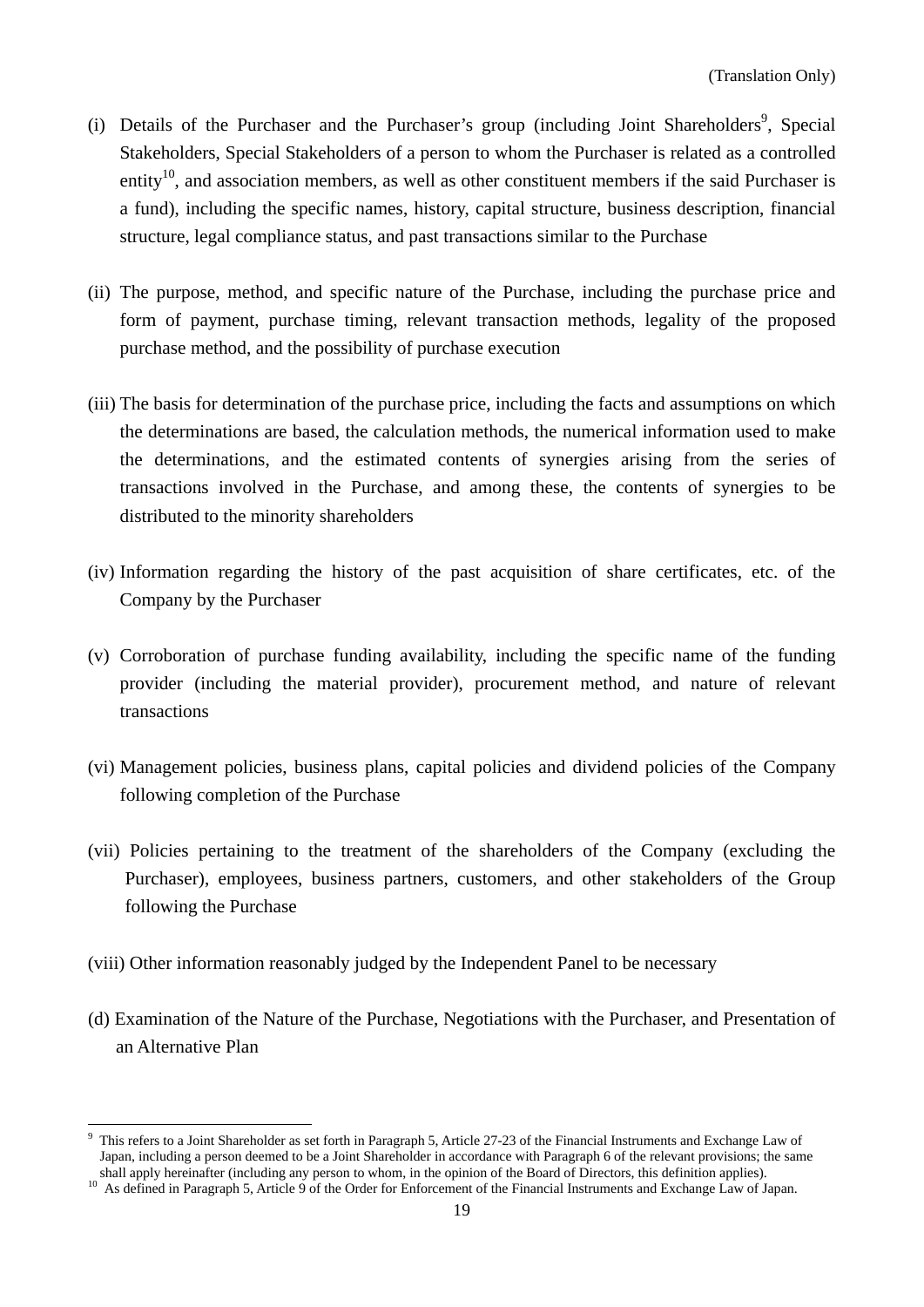#### (i) Request to the Board of Directors for information provision

When the Purchaser submits the Purchase Explanation and the additional Necessary Information at the request the Independent Panel, the Independent Panel may also request the Board of Directors to provide an expeditious presentation of an opinion on the nature of the Purchase by the Purchaser (including an opinion to the effect that the opinion is being held back, and hereinafter the same), supporting material for the opinion, an alternative plan, and other information and materials considered to be necessary by the Independent Panel, setting up a reply deadline as appropriate (hereinafter referred to as the "Period for the Examination by the Board of Directors"), which shall be set within the Period for the Examination by the Independent Panel as defined in (ii) below.

(ii) Examination by the Independent Panel

The Independent Panel shall examine the nature of the Purchase, gather information and conduct comparative examinations, etc. with regard to the business plans of the Purchaser and Board of Directors, and examine the alternative plan prepared by the Board of Directors, after receiving the opinions, supporting materials thereof and alternative plans from the Board of Directors according to (i) above, for a period not exceeding 90 days of the receipt of the information (including additionally requested information) from the Purchaser (provided, however, that this period can be extended by a period not exceeding 30 days in the case as described in (e) (iii) below; hereinafter referred to as the "Period for the Examination by the Independent Panel"). Additionally, when necessary, the Independent Panel will hold consultations and negotiations with the relevant Purchaser, either directly or through the Board of Directors etc., in order to improve the nature of the relevant Purchase and thereby secure and enhance the corporate value of the Company and common interests of the shareholders.

When the Independent Panel requests materials for examination, other information, consultations, negotiations, etc., either directly or through the Board of Directors, etc., the Purchaser must respond to this request promptly.

The Independent Panel may seek advice from independent third parties, including financial advisors, certified public accountants, lawyers, tax accountants, consultants and other experts, at the expense of the Company, to ensure that the judgment by the Independent Panel furthers the corporate value of the Company and common interests of shareholders.

(e) Recommendation by the Independent Panel

When a Purchaser appears, the Independent Panel shall make recommendations to the Board of Directors according to the following procedures.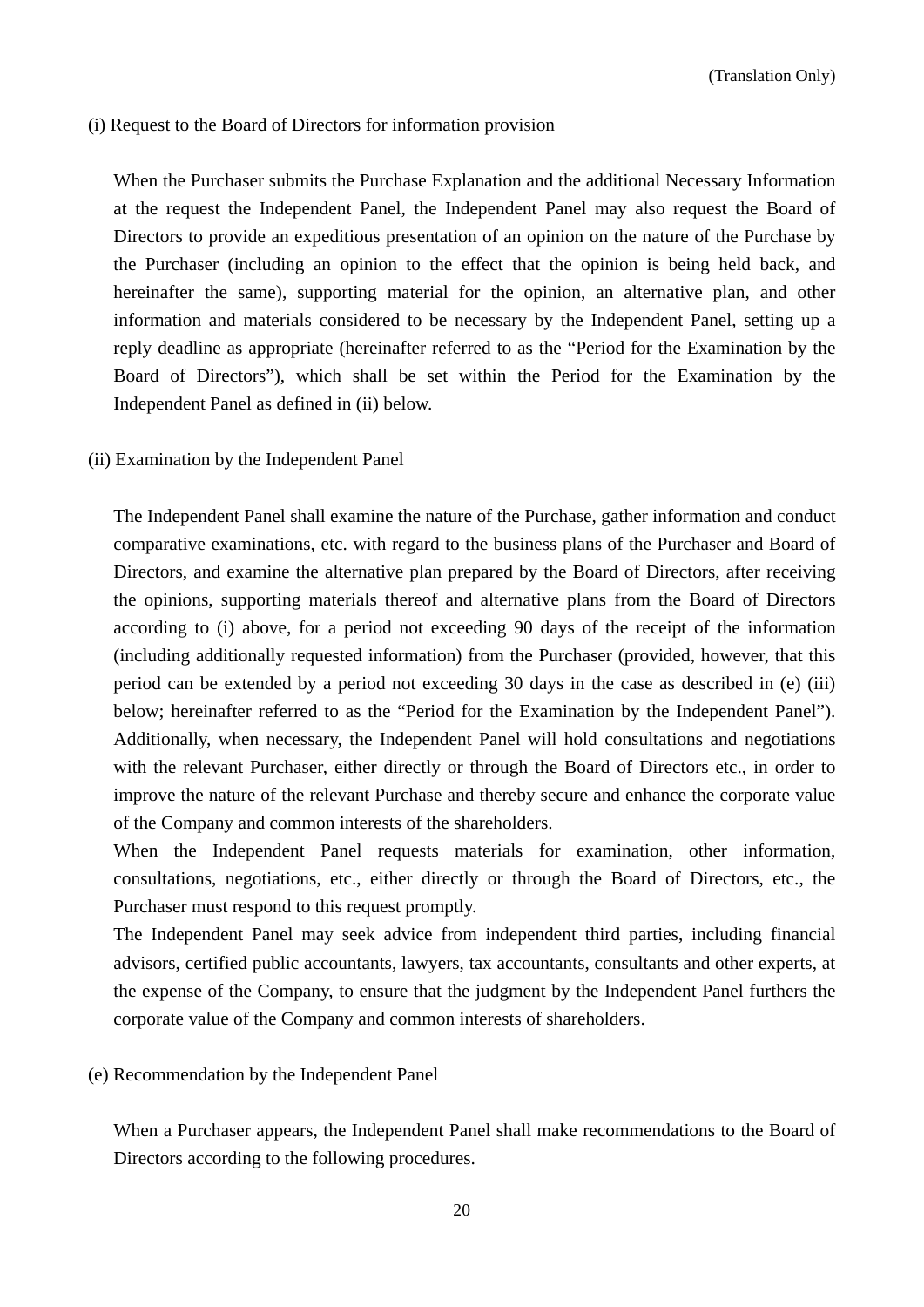(i) When the Independent Panel recommends the allotment of the Stock Acquisition Rights without compensation

When the Independent Panel judges that any one of the reasons (hereinafter referred to as the "Reasons for Implementation") in (4) "Requirements for the Allotment of Stock Acquisition Rights without Compensation" below applies to the Purchase, the Independent Panel will recommend to the Board of Directors implementation of the allotment of Stock Acquisition Rights without compensation regardless of the commencement or completion of the Period for the Examination by the Independent Panel. The Independent Panel shall be able to make reservations to the effect that such implementation shall require confirmation of the shareholders' intent in advance.

However, if the Independent Panel judges, after it has recommended the implementation of the allotment of Stock Acquisition Rights without compensation, that any one of the following events applies, the Independent Panel may newly recommend cancellation of the allotment of the Stock Acquisition Rights without compensation until the business day prior to the business day immediately preceding the ex-date for such Stock Acquisition Rights, or recommend the acquisition of the Stock Acquisition Rights without compensation on or after the date of effectuation of the allotment of the Stock Acquisition Rights without compensation and up to the day immediately preceding the first day of the exercise period for the Stock Acquisition Rights.

- i) When the Purchaser withdraws from the Purchase or in any other case where the Purchase ceases to exist after the relevant recommendation
- ii) When there are changes in the facts preconditioning the judgment of the relevant recommendation and the Purchase by the Purchaser is not applicable to any one of the Reasons for Implementation,
- (ii) When the Independent Panel recommends that the allotment of Stock Acquisition Rights without compensation not to be implemented

When the Independent Panel judges that the Purchase by the Purchaser does not fall under any of the Reasons for Implementation, the Independent Panel will recommend that the Board of Directors not implement the allotment of Stock Acquisition Rights without compensation, even if the Period for the Examination by the Independent Panel has come to an end.

However, if the Independent Panel judges, after it has recommended that the allotment of Stock Acquisition Rights without compensation not be implemented, that any subsequent changes have occurred in the facts that precondition the judgment of the relevant recommendation or that any one of the Reasons for Implementation applies to the Purchase by the Purchaser, the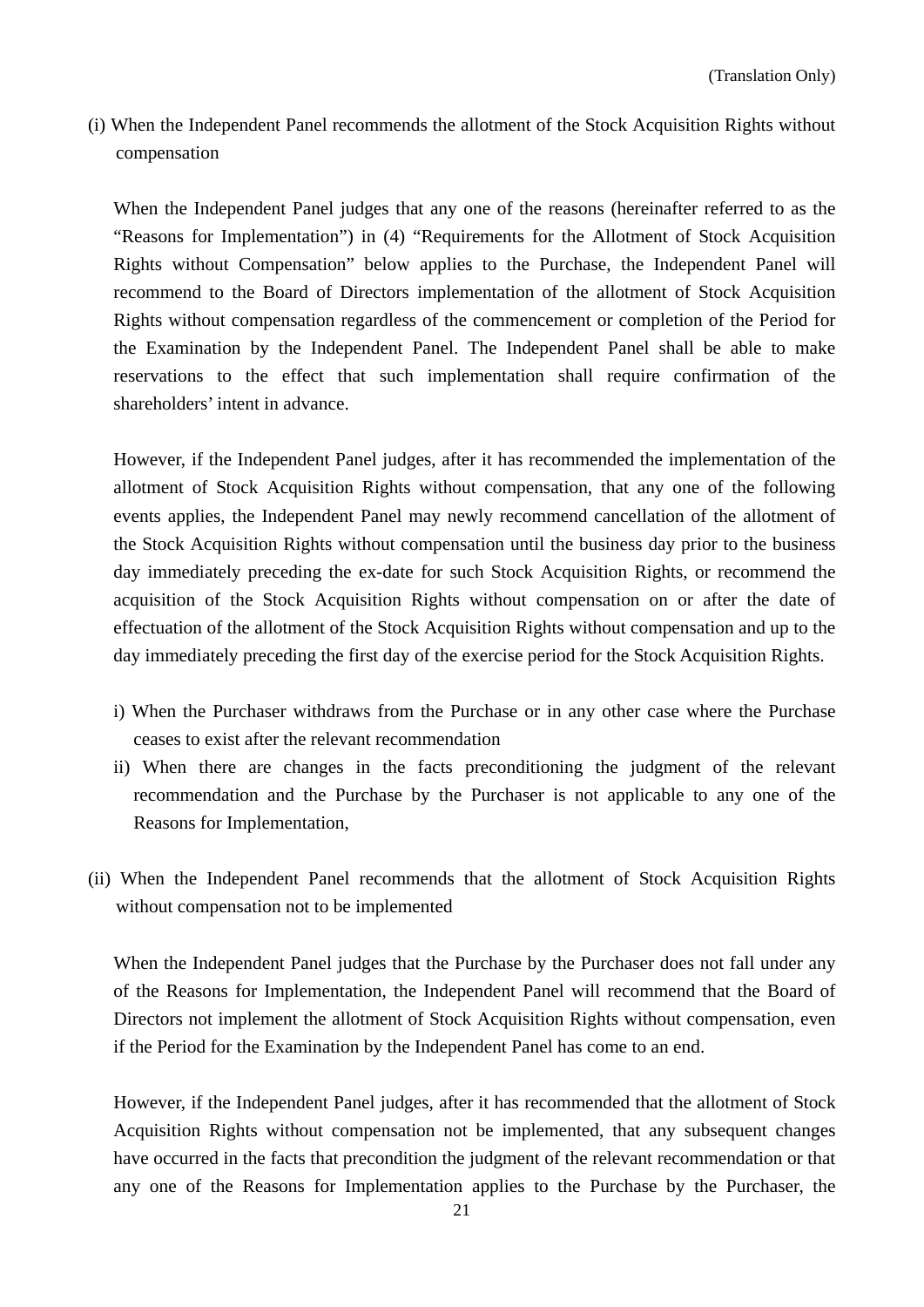Independent Panel may newly recommend the allotment of Stock Acquisition Rights without compensation.

## (iii) When the Independent Panel extends the Period for the Examination

If the Independent Panel is incapable of giving a recommendation for or against the implementation of the allotment of Stock Acquisition Rights without compensation before the initial Period for the Examination by the Independent Panel comes to an end, the Independent Panel will adopt a resolution for extension of the Period for the Examination by the Independent Panel, within the scope considered necessary for examination of the nature of the Purchase by the relevant Purchaser or consultations and negotiations with the relevant Purchaser, and examination of an alternative plan, etc. ; provided, however, that such extension shall not exceed 30 days in principle.

When the Period for the Examination by the Independent Panel is extended by the resolution for extension above, the Independent Panel will continue to gather information and perform examination, and make its utmost efforts to recommend the implementation or non-implementation of the allotment of Stock Acquisition Rights without compensation.

(f) Resolutions by Board of Directors

The Board of Directors will, as an organ under the Japanese Corporate Law, adopt a resolution with respect to implementation or non-implementation of the allotment of Stock Acquisition Rights without compensation, paying utmost attention to the above recommendation by the Independent Panel.

Nonetheless, in case the General Shareholders Meeting for Confirmation of the Shareholders' Intent is held according to (g) below, the Board of Directors of the Company shall follow the resolution of the General Shareholders Meeting for Confirmation of the Shareholders' Intent, and accordingly adopt a resolution as an organ under the Japanese Corporate Law on whether or not to allot the Stock Acquisition Rights without compensation.

(g) Holding of the General Shareholders Meeting for Confirmation of the Shareholders' Intent

In allotting the Stock Acquisition Rights without compensation according to the Plan, the Board of Directors of the Company shall be able to call for the General Shareholders Meeting for Confirmation of the Shareholders' Intent to confirm the shareholders' intent regarding the allotment of the Stock Acquisition Rights without compensation, if i) the Independent Panel, in its recommendation for allotting the Stock Acquisition Rights without compensation, makes reservations to the effect that such implementation shall require confirmation of the shareholders' intent in advance, or if ii) the Board of Directors believes, with due care of a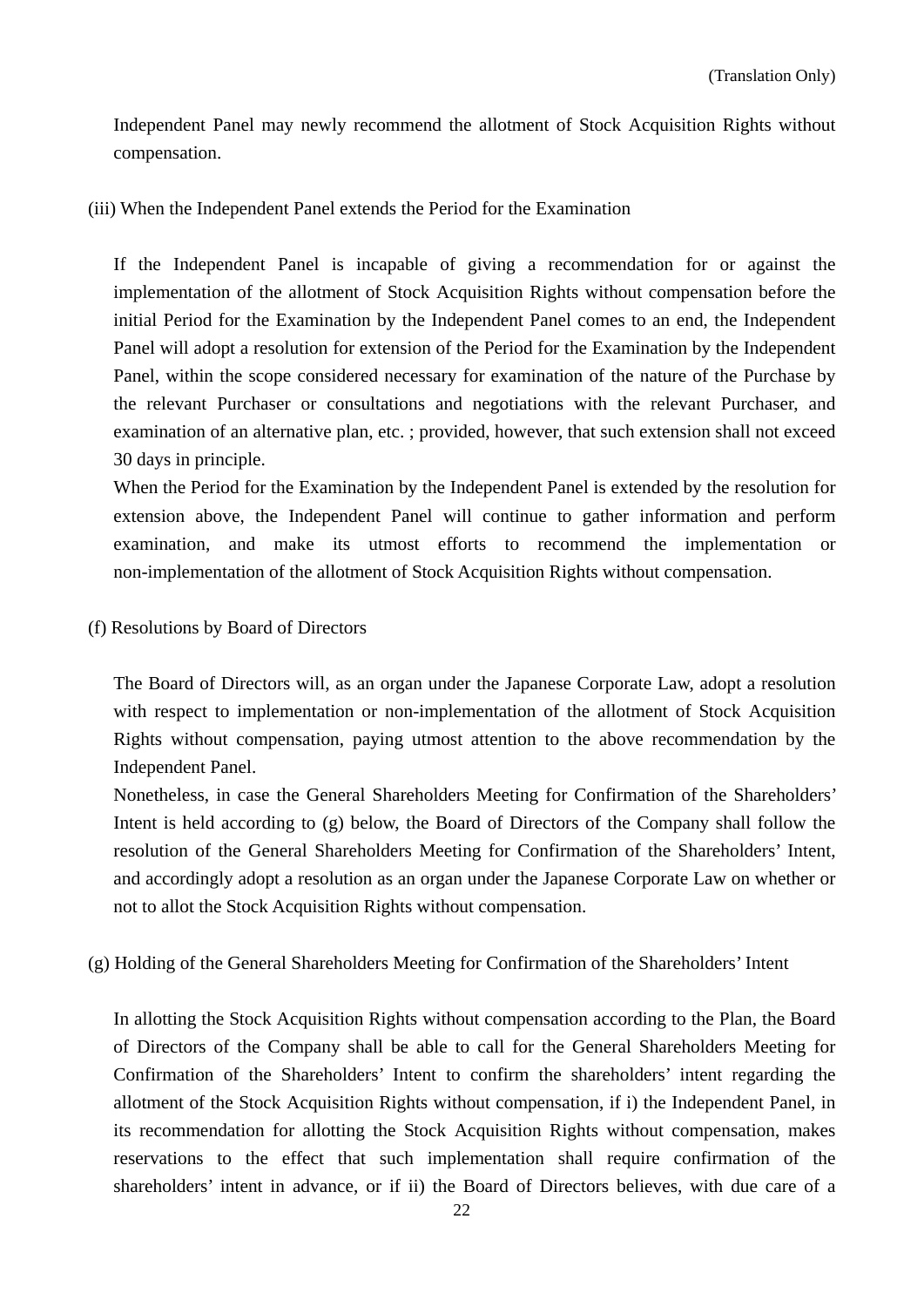prudent manager, it appropriate to call for the General Shareholders Meeting for Confirmation of the Shareholders' Intent to confirm the shareholders' intent, after having considered the factors including the time required for organizing such General Shareholders Meeting for Confirmation of the Shareholders' Intent.

(h) Disclosure of information

In implementing the Plan, the Company shall, in compliance with applicable laws and regulations, as well as the regulations of the relevant financial instruments exchange, make timely disclosure with respect to the progress of each procedure under the Plan (including confirmation of the submission of the Manifestation of Intent or the Explanation of Purchase, commencement of the Period for Examination by the Independent Panel and the extension thereof, and period of the extension and the reason therefor), outline of the recommendation by the Independent Panel, outline of the resolution by the Board of Directors of the Company or the General Shareholders Meeting for Confirmation of the Shareholders' Intent, and other matters deemed necessary by the Independent Panel or the Board of Directors of the Company.

(4) Requirements for the Allotment of Stock Acquisition Rights without Compensation

Requirements for the allotment of Stock Acquisition Rights without compensation as part of the implementation of the Plan are as follows. As stated in (e) of (3) Procedures Relating to the Plan above, the applicability of the following requirements must be determined solely based on the judgment of the Independent Panel, and by no other means.

#### Reason for Implementation (I)

The Purchase is found not in compliance with the procedures under the Plan (including failing to provide sufficient time or information reasonably needed for evaluating the conditions of such Purchase), and the allotment of the Stock Acquisition Rights without compensation is deemed reasonable.

#### Reason for Implementation (II)

The Purchase is applicable to either of the following, and the allotment of the Stock Acquisition Rights without compensation is deemed reasonable.

(a) The Purchaser poses a risk of clear infringement of the corporate value of the Company and common interests of shareholders through the actions enumerated in the following or similar actions: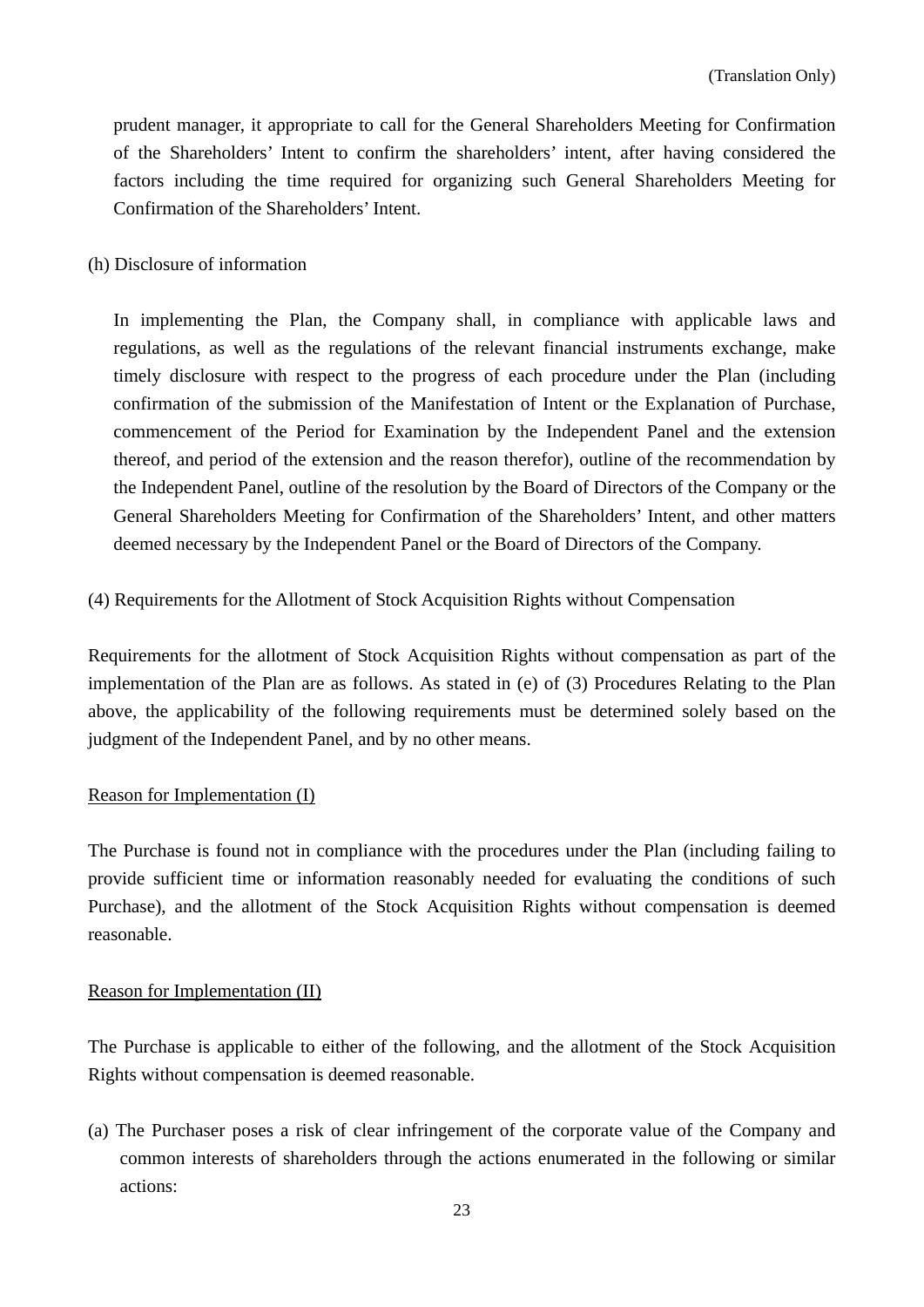- (i) The Purchaser buys up shares and demands the Company or the related parties to repurchase the relevant shares at an inflated price.
- (ii) The Purchaser manages the Company to realize the interests of itself at the expense of the Company, just like that the Purchaser manages the Company temporarily and get the Company's valuable assets at a lower price.
- (iii) The Purchaser misappropriates the Company's assets to collateral or liquidation for the Purchaser or its affiliate companies.
- (iv) The Purchaser manages the Company temporarily and forces the Company to sell out the valuable assets unused for business at the moment. After that, the Purchaser demands high-dividend from the profit on disposal, or sell its own Company shares taking an opportunity of high stock price by it.
- (b) The Purchaser poses a risk of forcing shareholders to engage in a de facto sale of the shares by means such as a coercive two-stage purchase (to make a stock purchase, such as a tender offer, without soliciting the purchase of all the shares in the first purchase, and setting disadvantageous purchase conditions or deliberately making the conditions unclear for shareholders in the second stage).
- (c) The conditions for the Purchase proposed by the Purchaser, including the purchase price, form of payment, purchase timing, legality of the proposed purchase method, the possibility of purchase execution, and the policies pertaining to the treatment of the employees, business partners, customers, and other stakeholders of the Company following the Purchase, are insufficient or inappropriate in consideration of the intrinsic value of the Company.
- (d) The Purchaser damages the brand of the Company, damages relationships with the shareholders, employees, business partners, customers, and other persons essential to creating and upholding the corporate value of the Company, and poses a serious risk of harming the corporate value of the Company and common interests of shareholders.
- (5) Overview of the Allotment of Stock Acquisition Rights without Compensation

Following is an Overview of the allotment of Stock Acquisition Rights without compensation to be implemented in accordance with the Plan

(a) Number of Stock Acquisition Rights to be allotted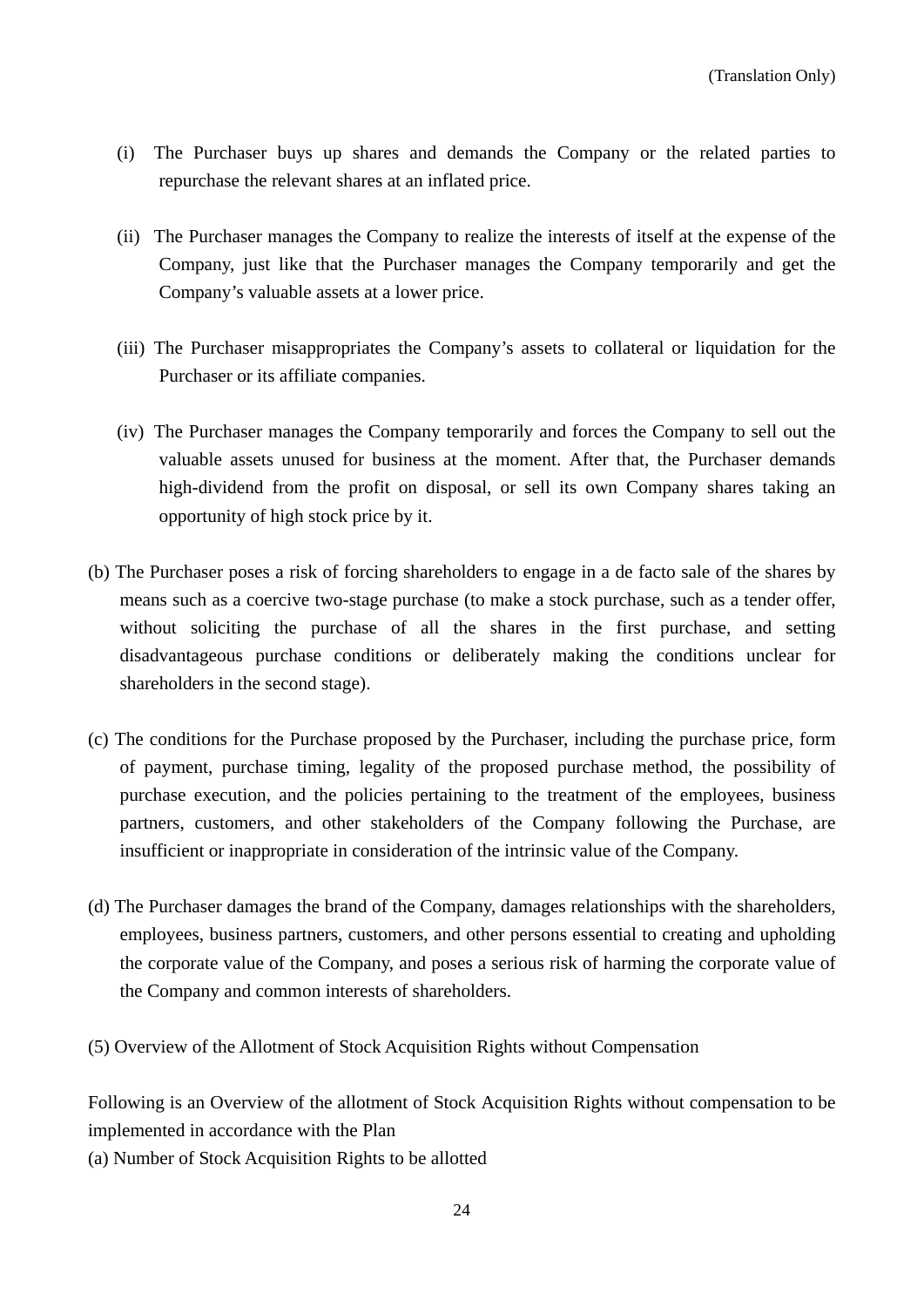The number of Stock Acquisition Rights to be allotted will be the final number corresponding to the total number of issued shares of the Company on the allotment date (hereinafter the "Allotment Date") separately determined by resolution of the Board of Directors on the allotment of Stock Acquisition Rights without compensation (hereinafter, the "Resolution on the Allotment of Stock Acquisition Rights without Compensation") (however, the number of shares of the Company held by the Company at the relevant point of time must be deducted).

(b) Shareholders entitled to receive Stock Acquisition Rights

One Stock Acquisition Right will be granted without compensation for each share held by shareholders other than the Company recorded in the register of shareholders as of the Allotment Date.

(c) Date when the allotment of Stock Acquisition Rights takes effect

The Board of Directors shall separately determine the date on which the allotment of Stock Acquisition Rights takes effect in the Resolution on the Allotment of Stock Acquisition Rights without Compensation.

(d) Number of shares to be issued upon exercise of Stock Acquisition Rights

In principle one share shall be granted for each Stock Acquisition Right exercised (the "Number of Shares Covered by Stock Acquisition Rights").

(e) Amount to be paid upon the exercise of Stock Acquisition Rights

The consideration of the payment upon the exercise of Stock Acquisition Rights shall be money, and the amount per share of the Company to be paid upon the exercise of Stock Acquisition Rights (hereinafter referred to as the "Exercise Price") shall be equal to an amount separately determined by the Board of Directors in the Resolution on the Allotment of Stock Acquisition Rights without Compensation, within the range of ¥1 at minimum to half of the market price of one share of the Company stock at maximum. "Market value" for this purpose shall be the average of the closing price (including quotations) of common shares of the Company in regular transactions on Tokyo Stock Exchange (to be rounded up to the nearest yen) for 90 days (excluding the days when no transactions are concluded) prior to the date of the Resolution on the Allotment of Stock Acquisition Rights without Compensation.

(f) Exercise period for the Stock Acquisition Rights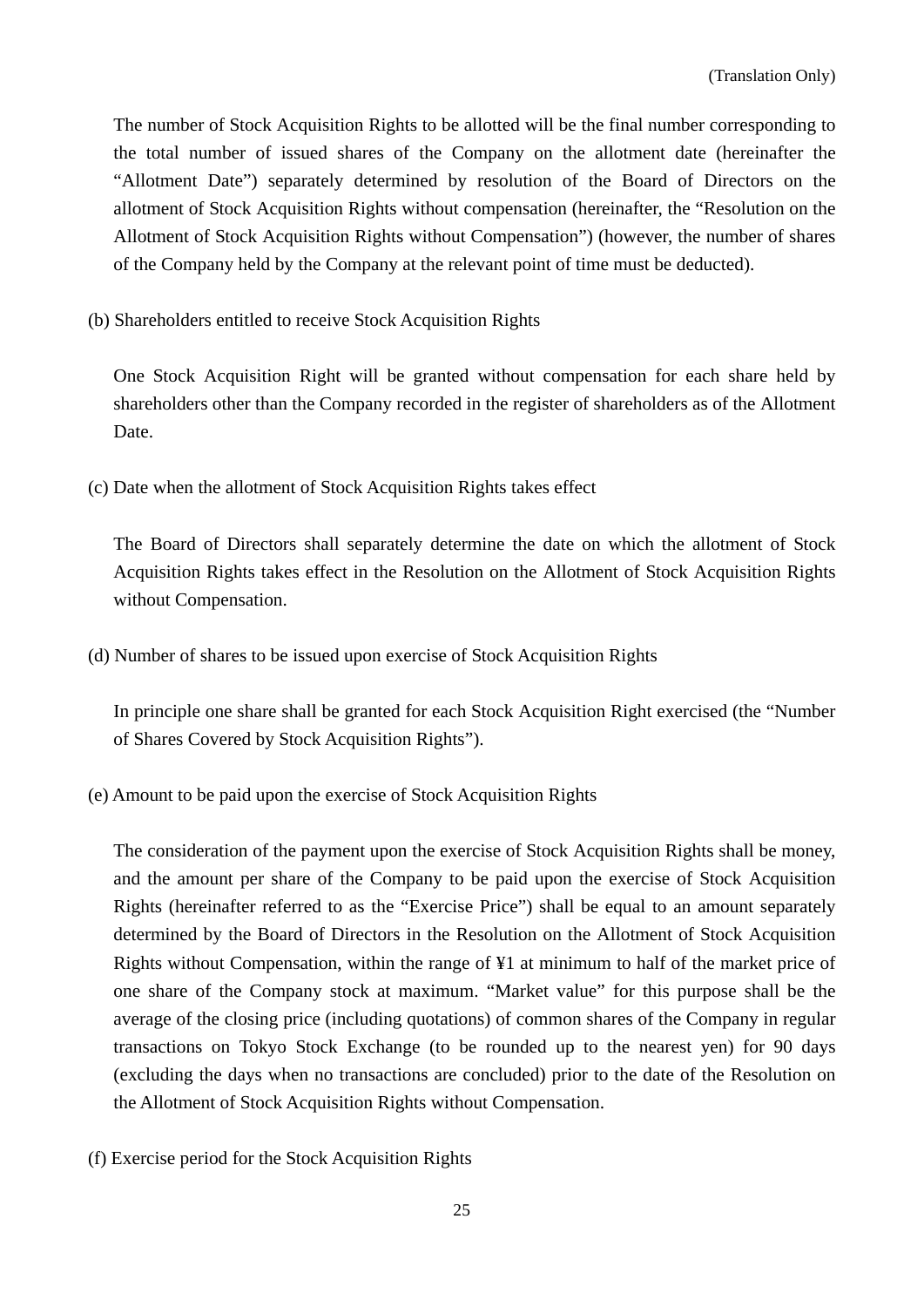The exercise period for the Stock Acquisition Rights shall be the period separately determined by the Board of Directors in the Resolution on the Allotment of Stock Acquisition Rights without Compensation within the scope of one to six months in principle, starting from the date separately determined by the Board of Directors in the Resolution on the Allotment of Stock Acquisition Rights without Compensation.

#### (g) Exercise conditions for the Stock Acquisition Rights

(i) Specified Large Shareholders<sup>11</sup>, (ii) Specified Joint Shareholders, (iii) Specified Large Purchasers<sup>12</sup>, (iv) Special Stakeholders of the Specified Large Purchasers, or (v) persons who are assigned or succeed Stock Acquisition Rights from persons to which any item from (i) to (iv) above applies without obtaining approval by the Board of Directors, or (vi) related parties to a person<sup>13</sup> applicable to (i) to (v) above (hereinafter persons to which any item from (i) to (vi) apply shall be collectively referred to as the "Non-qualified Parties.") may not in principle exercise the Stock Acquisition Rights. Additionally, non-residents of Japan for whom prescribed procedures are necessary upon the exercise of the Stock Acquisition Rights under the applicable laws of the foreign country may not exercise the Stock Acquisition Rights, either (however, certain persons among non-residents, such as persons who can utilize the application exclusion provisions under the applicable laws of the relevant foreign country, can exercise Stock Acquisition Rights, and the Stock Acquisition Rights of non-residents may be subject to acquisition by the Company in consideration of the stock of the Company as stated in (i) (ii) below. Those who have not submitted a pledge in the form specified by the Company, which contains representation and warranty clause, compensation clause and other covenant wording to the effect that they satisfy the conditions for exercising the Stock Acquisition Rights, shall not

 11 A "Specified Large Shareholder" means, in principle, a holder of shares etc. issued by the Company, for whom the ratio of shares etc. held relating to the relevant shares etc. is 20% or greater (including any person to whom, in the opinion of the Board of Directors, this definition applies); provided, however, that those whose acquisition or holding of share certificates, etc. of the Company is found by the Board of Directors of the Company not to compromise the corporate value of the Company and common interests of shareholders, as well as those defined by the Resolution on the Allotment of Stock Acquisition Rights without Compensation, shall not be treated as "Specified Large Shareholder"; hereinafter the same.<br><sup>12</sup> A "Specified Large Purchaser" means, in principle, a person who has publicly disclosed his/her plan to make a purchase (as

defined in Paragraph 1 of Article 27-2 of the Financial Instruments and Exchange Law of Japan; hereinafter the same in this footnote) by a tender offer of shares etc. (as defined in Paragraph 1 of Article 27-2 of said Law; likewise hereinafter in this footnote) of the Company issued by the Company, when, after the relevant purchase, the total sum of the ratio of ownership of shares etc. relating to the possession (including the case to be similar to the case as provided in Paragraph 1 of Article 7 of the Enforcement Order of the Financial Instruments and Exchange Law of Japan) of the relevant person and the ratio of ownership of shares etc. of Special Stakeholders with the relevant person is 20% or greater (including any person to whom, in the opinion of the Board of Directors, this definition applies); provided, however, that those whose acquisition or holding of share certificates, etc. of the Company is found by the Board of Directors of the Company not to compromise the corporate value of the Company and common interests of shareholders, as well as those defined by the Resolution on the Allotment of Stock Acquisition Rights without

Compensation, shall not be treated as "Specified Large Purchaser"; hereinafter the same.<br><sup>13</sup> A "related party" of a person refers to a person who has substantial control over the relevant person, who is substantially controlled by the relevant person, or who is under the same control as the relevant person (including any person to whom, in the opinion of the Board of Directors, this definition applies), or a person recognized by the Board of Directors to be a person who acts in collaboration with the relevant person. "Control" refers to "cases of control over decision-making on the financial and business policies" of other companies, etc. (as defined in Paragraph 3 of Article 3 of the Enforcement Regulations of the Corporate Law of Japan).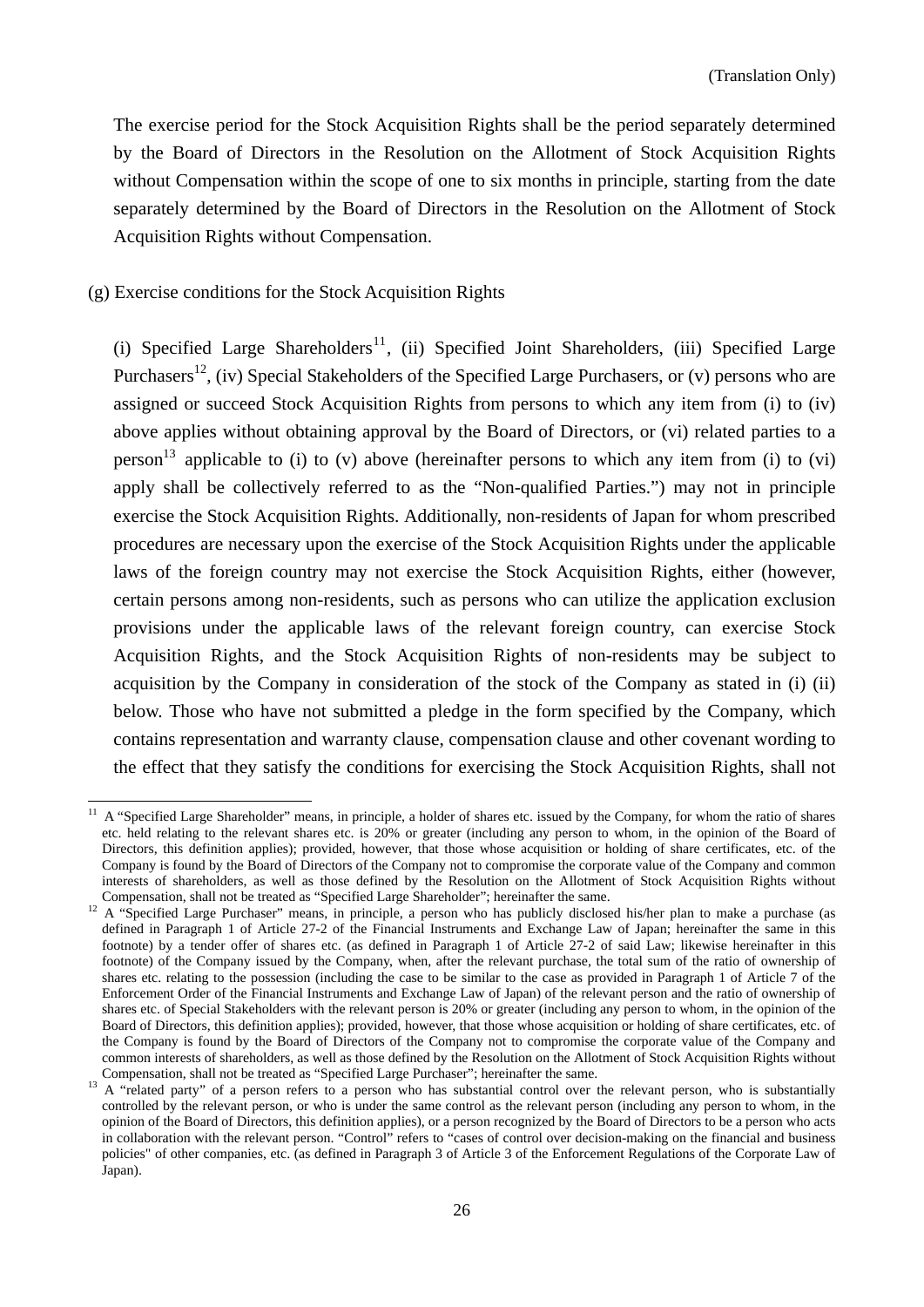be able to exercise the Stock Acquisition Rights either.

(h) Transfer of Stock Acquisition Rights

Stock Acquisition Rights may be transferred with the approval of the Board of Directors.

- (i) Acquisition of Stock Acquisition Rights by the Company
- (i) The Company may, at any time until the day preceding the first day of the exercise period for Stock Acquisition Rights, acquire all Stock Acquisition Rights without compensation, as of a day separately determined by the Board of Directors, when the Board of Directors judges it appropriate for the Company to acquire Stock Acquisition Rights.
- (ii) The Company may acquire, as of a day separately determined by the Board of Directors, all Stock Acquisition Rights that remain unexercised by the business day preceding the relevant date, from among the Stock Acquisition Rights held by persons other than Non-qualified Parties, and in exchange may grant the stock of the Company in the Number of Shares Covered by Stock Acquisition Right per Stock Acquisition Right. Furthermore, if, after the day such acquisition is done, other parties than the Non-qualified Parties are found to exist by the Board of Directors of the Company among the holders of the Stock Acquisition Rights, the Company shall, as of the day after the initial acquisition as separately determined by the Board of Directors, may acquire all Stock Acquisition Rights that remain unexercised by the business day preceding the relevant date, from among the Stock Acquisition Rights held by such parties, and in exchange may grant the stock of the Company in the Number of Shares Covered by Stock Acquisition Right per Stock Acquisition Right.
- (j) Allotment of Stock Acquisition Rights in the case of merger (only when the Company is to be merged), absorption-type demerger, incorporation-type demerger, share-for-share exchange, or share transfer.

It shall be separately decided in the Resolution on the Allotment of Stock Acquisition Rights without Compensation.

(k) Issuance of Stock Acquisition Right certificate

Stock Acquisition Right certificates relating to Stock Acquisition Rights shall not be issued.

(l) Other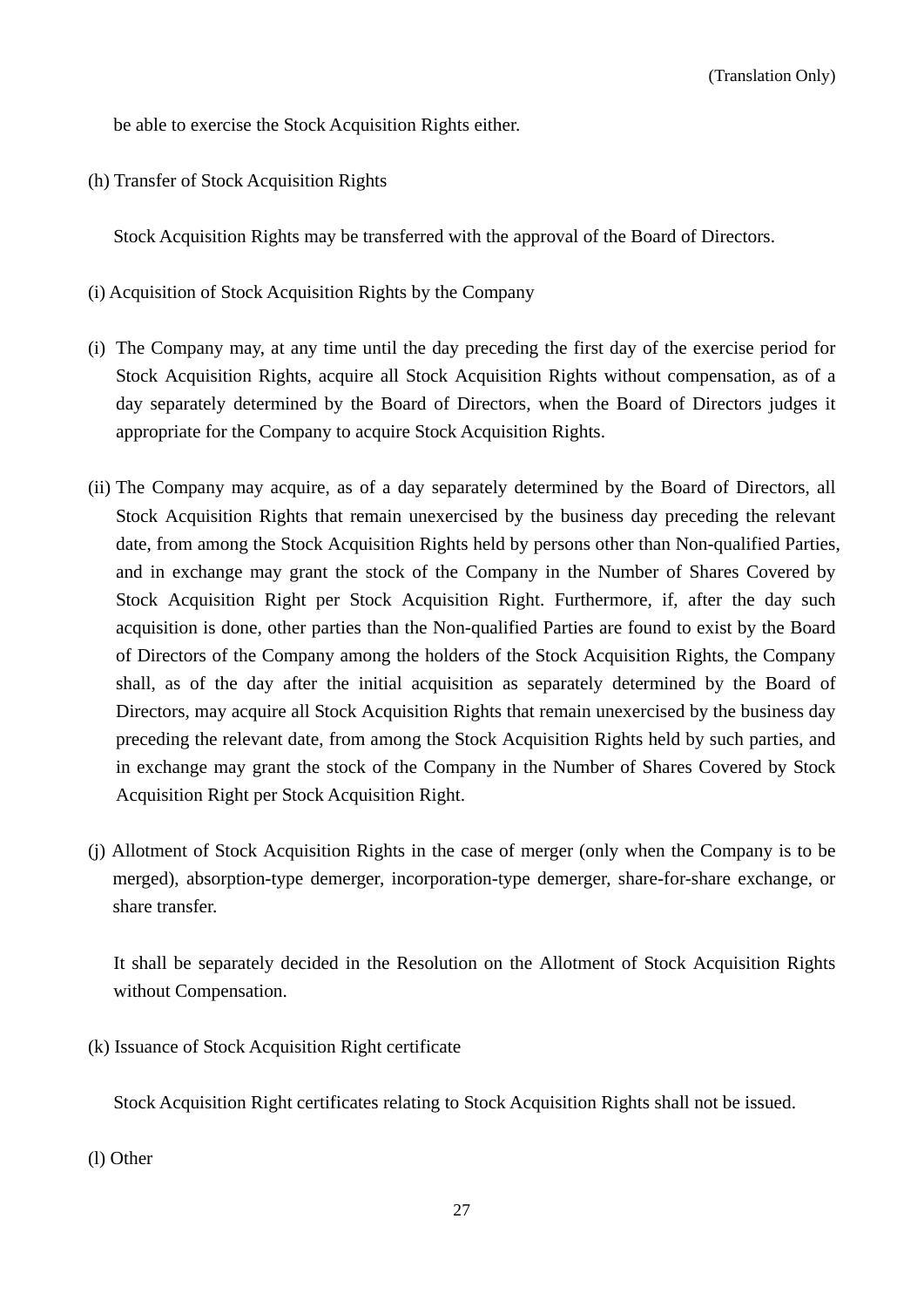Other details of the Stock Acquisition Rights than stipulated above shall be separately determined in the Resolution on the Allotment of Stock Acquisition Rights without Compensation.

#### (6) Effective Period of the Plan

The Plan shall remain in effect until the closing of the Ordinary General Meeting of Shareholders for the fiscal year ending on March 31, 2013 (hereinafter referred to as the "Effective Period").

(7) Abolition, Revision and Amendment of the Plan

If, at any time from the Renewal up to the scheduled expiration of the Effective Period, the abolition of the Plan is adopted by a resolution of either the general shareholders meeting of the Company or the Board of Directors, the Plan shall be abolished at the relevant point. Meanwhile, the Board of Directors of the Company may, subject to the approval of the Independent Panel, make an amendment or change to the Plan as deemed reasonably necessary because of the changes in the Japanese Corporate Law, Financial Instruments and Exchange Law of Japan, other relevant laws and regulations or regulations of the relevant financial instruments exchange, or changes in the interpretations or applications thereof, or changes in tax system or judicial precedents.

If the Plan is abolished, revised, or amended, the Company will promptly disclose the fact of the relevant abolition, revision, or amendment (including the description of the amendments or changes in the case of the latter), and other matters judged appropriate by the Board of Directors or the Independent Panel.

(8) Modifications due to revision, etc. of laws

The provisions of the laws and ordinances cited in the Plan are the provisions in effect as of April 28, 2010. When necessary upon the new enactment or the revision or abolition of laws and ordinances on and after that day, the provisions or meanings of terms, etc. as provided in the Plan may be changed and read within a reasonable scope upon taking into consideration the purports of the relevant new enactment or revision and abolition.

4. Impact on Shareholders and Investors

(1) Impact on Shareholders and Investors When the Renewal is made

When the Renewal is made, the allotment of Stock Acquisition Rights without compensation itself is not implemented, so there is no direct specific impact on the rights and interests of shareholders and investors.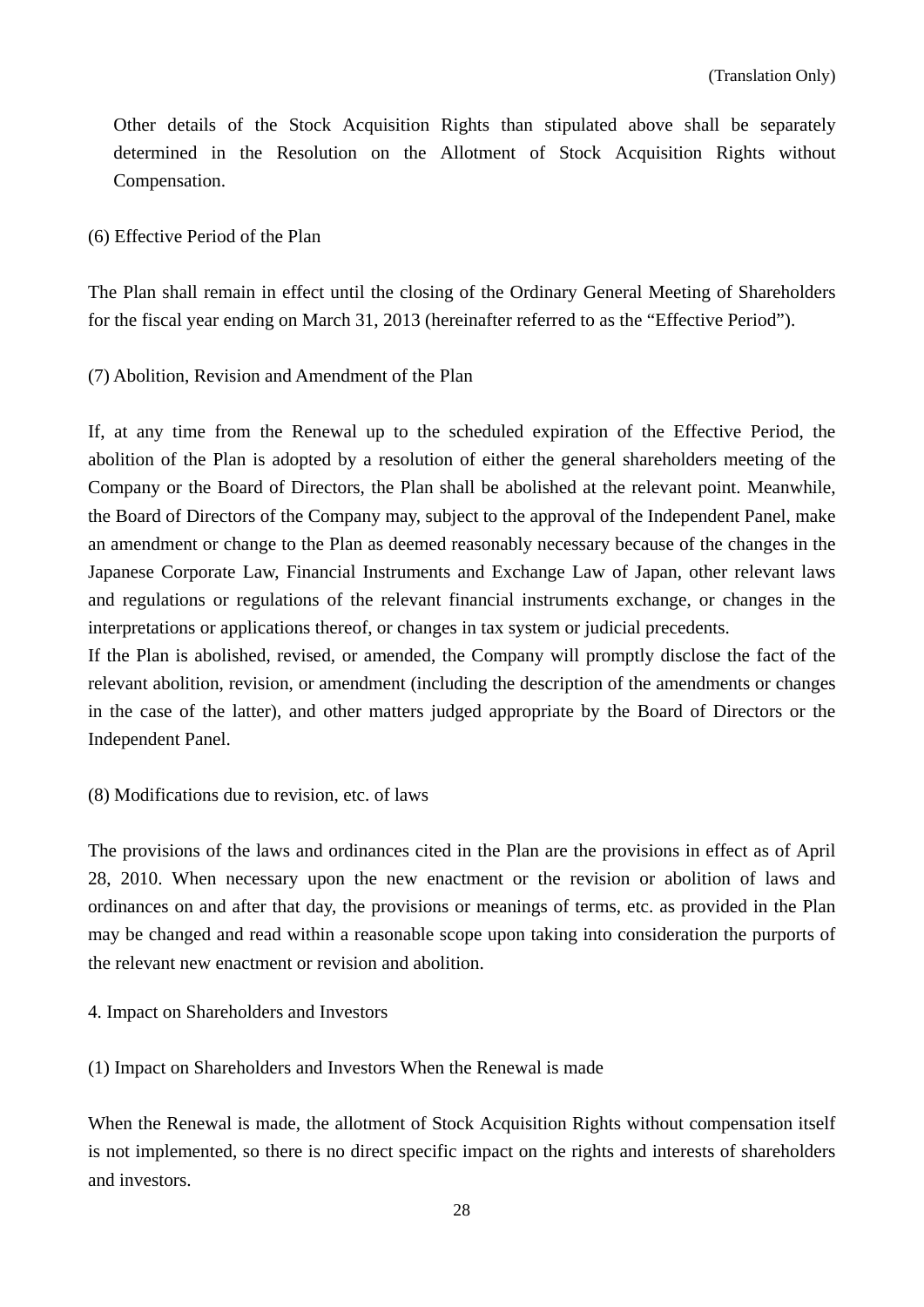- (2) Impact on Shareholders and Investors by the Allotment of Stock Acquisition Rights without Compensation
- (a) Procedures for the allotment of Stock Acquisition Rights without compensation

When a Resolution on the Allotment of Stock Acquisition Rights without Compensation is adopted at the Board of Directors meeting, the Company will determine the allotment date at the relevant resolution and give public notice. In this instance, one Stock Acquisition Right will be granted without compensation for each share held by shareholders recorded in the final register of shareholders as of the Allotment Date (hereinafter "shareholders entitled to receive Stock Acquisition Rights"). Shareholders entitled to receive Stock Acquisition Rights will automatically be Stock Acquisition Rights holders relevant to the Stock Acquisition Rights on the date when the allotment of the relevant Stock Acquisition Rights takes effect, so application procedures, etc. are unnecessary.

As described in (e) of 3.(3) "Procedures Relating to the Plan" above, the Company may cancel the allotment of Stock Acquisition Rights without compensation until the business day prior to the business day immediately preceding the ex-date for such Stock Acquisition Rights, or acquire the Stock Acquisition Rights without compensation from the date when the allotment of Stock Acquisition Rights takes effect by the day preceding the first day of the exercise period for the Stock Acquisition Rights. Because the value per share is not diluted under these circumstances, those shareholders or investors who have traded in anticipation of a dilution of the value per share may incur reasonable losses due to changes of the stock price.

(b) Procedures for exercising the Stock Acquisition Rights

The Company will in principle send to shareholders entitled to receive Stock Acquisition Rights the Stock Acquisition Right Exercise Application (including necessary matters such as the class and number of Stock Acquisition Rights to be exercised, the date of exercise of the Stock Acquisition Rights, matters for representations and warranties by shareholders themselves on the satisfaction of the exercise conditions of the Stock Acquisition Rights, etc., and indemnification provisions and other pledges, as well as the information necessary for the Company to transfer shares of the Company to the account of the shareholders entitled to receive Stock Acquisition Rights) and other necessary documents for the exercise of Stock Acquisition Rights. After the allotment of Stock Acquisition Rights without compensation, shareholders will submit the necessary documents within the exercise period for the Stock Acquisition Rights, but before the acquisition of the Stock Acquisition Rights by the Company becomes effective, and pay to the payment handling bank the exercise price determined in the Resolution on the Allotment of Stock Acquisition Rights without Compensation within the scope of ¥1.00 at minimum to half of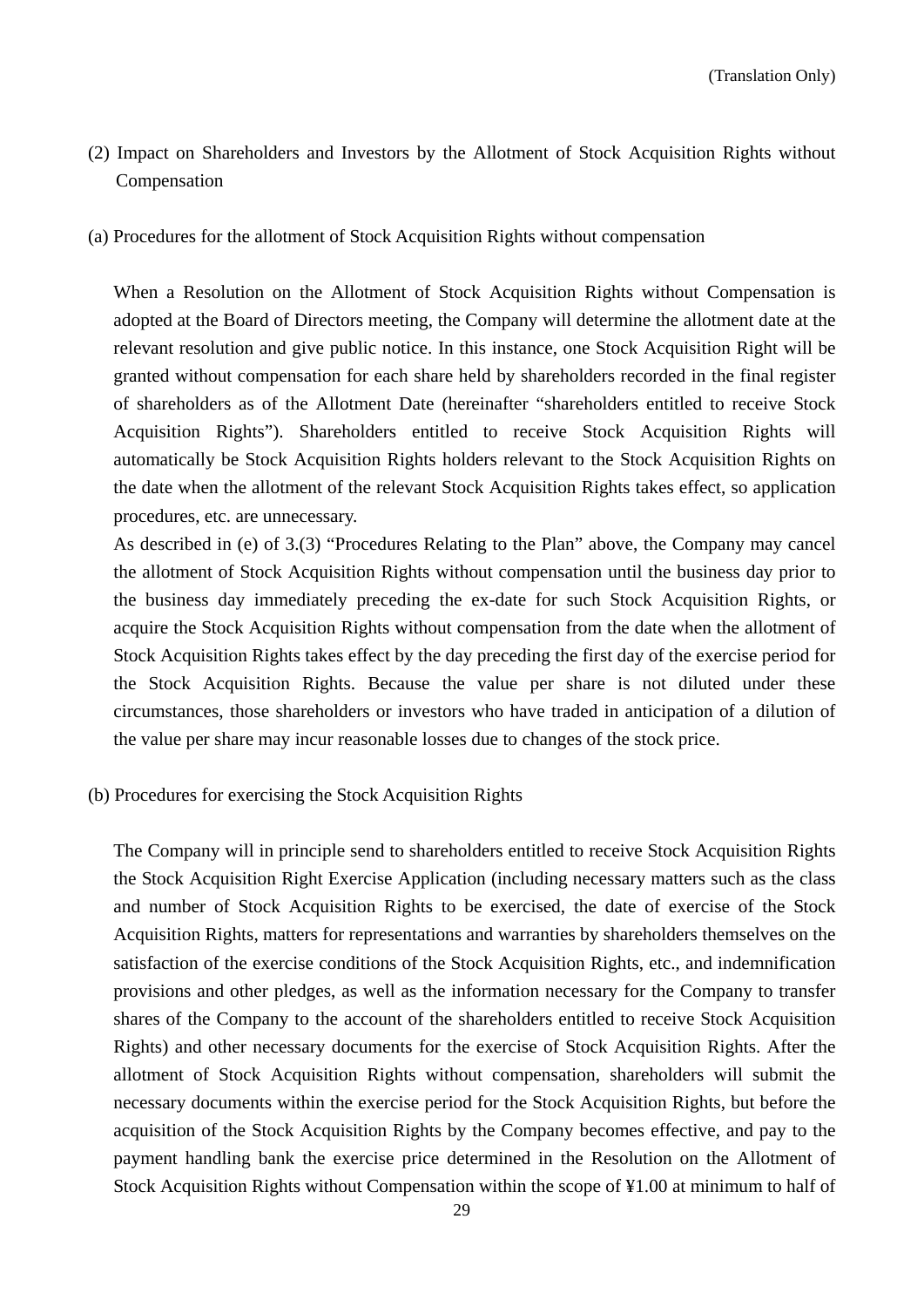the market price of one share of stock of the Company at maximum in principle, whereupon one share of stock of the Company will be issued per Stock Acquisition Right, in principle. Exercise of the Stock Acquisition Rights by the Non-qualified Parties shall be subject to the procedures separately set out by the Company, in accordance with the purpose of  $(g)$  of 3.(5) "Overview of the Allotment of Stock Acquisition Rights without Compensation."

Should a shareholder fail to exercise the Stock Acquisition Rights and pay moneys equivalent to the exercise price, value of the Company shares held by the shareholder as a whole will be diluted by the exercise of Stock Acquisition Rights by other shareholders.

However, the Company may acquire Stock Acquisition Rights from shareholders other than the Non-qualified Parties in accordance with (c) below and then issue shares in exchange. If the Company conducts such acquisition procedures, shareholders other than the Non-qualified Parties will receive shares without exercising Stock Acquisition Rights or paying moneys equivalent to the exercise price, and the value of the Company shares held as a whole will not be diluted in principle.

(c) Procedures for acquisition of the Stock Acquisition Rights by the Company

When the Board of Directors resolves to acquire Stock Acquisition Rights, the Company may acquire Stock Acquisition Rights from shareholders other than the Non-qualified Parties and then grant Company shares to the relevant shareholders in exchange on the date separately determined by the Board of Directors in accordance with legal procedures. In this instance, the relevant shareholders will receive one share of stock of the Company per Stock Acquisition Right in principle without paying moneys equivalent to the exercise price, in consideration of acquisition by the Company of Stock Acquisition Rights. In this instance, the Company may request the relevant shareholders to submit Pledges in the form prescribed by the Company, including matters for representations and warranties by shareholders that they themselves are not the Non-qualified Parties, etc., indemnification provisions, and other pledges, separately, along with the information necessary for the Company to transfer shares of the Company to the account of the shareholders entitled to receive Stock Acquisition Rights.

In addition to the above, the Company will publicly announce or notify shareholders of the details of the method for allotment, exercise, and acquisition of Stock Acquisition Rights by the Company once the Resolution on the Allotment of Stock Acquisition Rights without Compensation is adopted. You are therefore requested to confirm the relevant contents.

- 5. Rationality of the Plan
- (1) The Requirements for the Guidelines with Regard to the Anti-takeover Measures are Completely Satisfied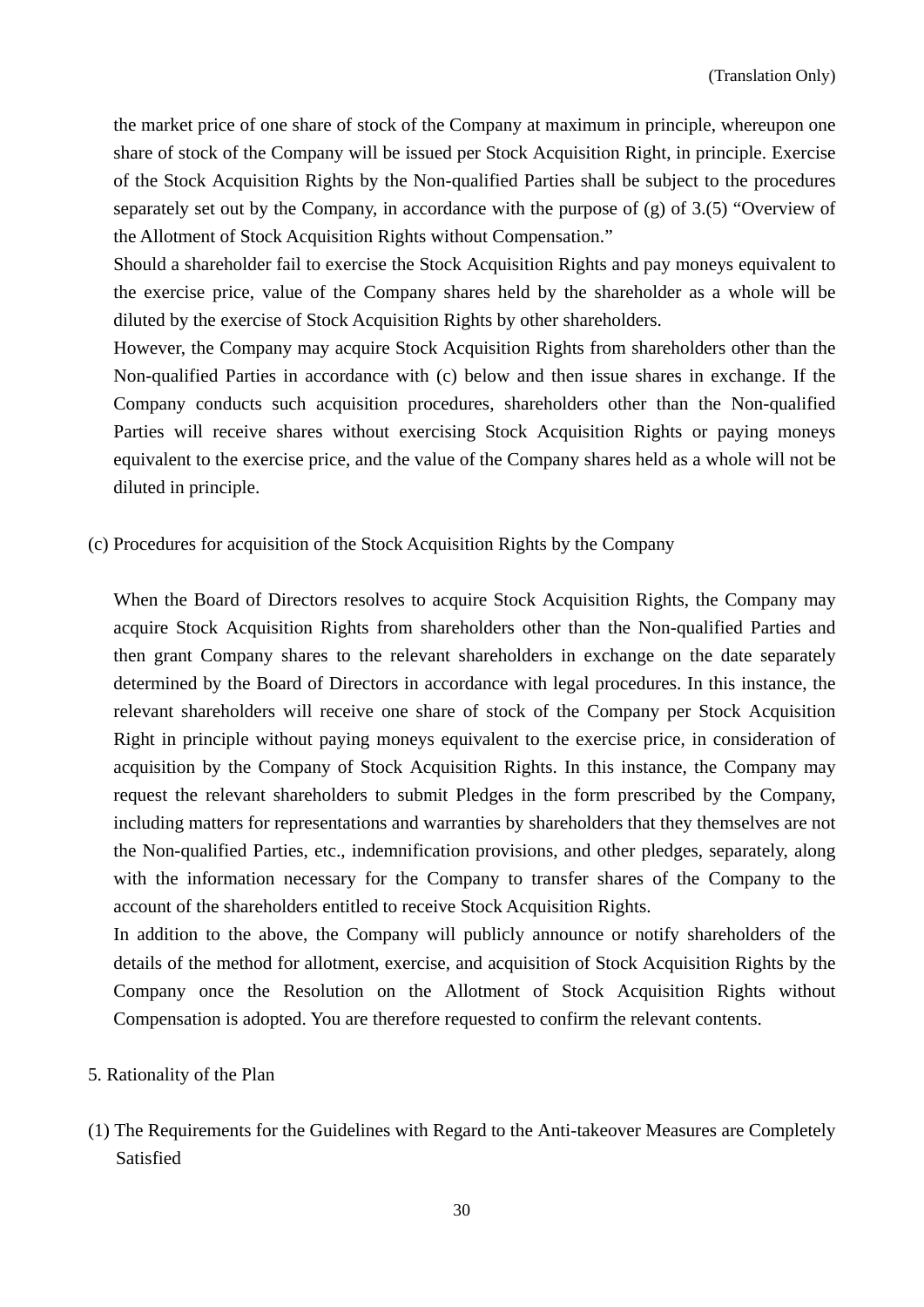The Plan completely satisfies the three principles stipulated in "Guidelines Concerning Anti-Takeover Measures for Securing and Enhancing Corporate Value and the Common Interests of Shareholders" announced by the Ministry of Economy, Trade and Industry and Ministry of Justice on May 27, 2005 (e.g., the principle of securing and enhancing corporate value and common interests of shareholders, the principle of prior disclosure and reflection of the will of shareholders, and the principle of necessity and proportionality).

(2) The Renewal is Made in Order to Secure and Enhance the Corporate Value and Common Interests of Shareholders.

As stated in 3.(1) "Purpose of the Renewal" above, based on the above basic principles, the Renewal is made in order to secure and enhance the corporate value of the Company and common interests of the shareholders by securing sufficient information and time to enable the shareholders to judge whether to accept the offer for the relevant Purchase, to allow the Board of Directors of the Company to offer an alternative plan to the shareholders, or to enable the Board of Directors to negotiate with the Purchaser on behalf of the shareholders, etc. when a Purchaser makes an offer to purchase the Company shares.

(3) The Plan Shall Reflect the Will of the Shareholders.

As stated in 3.(1) the "Purpose of the Renewal" above, the Renewal is made subject to a resolution for approval of the Plan at the Ordinary General Shareholders Meeting.

Also, as described in (g) of 3.(3) "Procedures relating to the Plan" above, the Board of Directors of the Company shall, in certain circumstances, be able to confirm the intent of the shareholders at the General Shareholders' Meeting for Confirmation of the Shareholders' Intent regarding whether to implement the Plan.

Furthermore, the Plan has the so called sunset clause restricting its effective period at around three years, as described in 3.(6) "Effective Period of the Plan" above. Also, as stated in 3.(7) "Abolition, Revision, and Amendment of the Plan" above, if a resolution for the abolition of the Plan is adopted at the ordinary general shareholders meeting before the expiration of the effective period of the Plan, the Plan shall be abolished at the relevant point of time, and in that sense, the will of the shareholders will be reflected in the abolition or existence of the Plan.

(4) The Judgment of Highly Independent Outsiders will be Emphasized and Information will be Disclosed.

As described in (e) of 3.(3) "Procedures relating to the Plan" above, implementation of the Plan in the event of the Purchase of shares in the Company shall be made always on the basis of the recommendation by the Independent Panel consisting exclusively of Outside Directors and other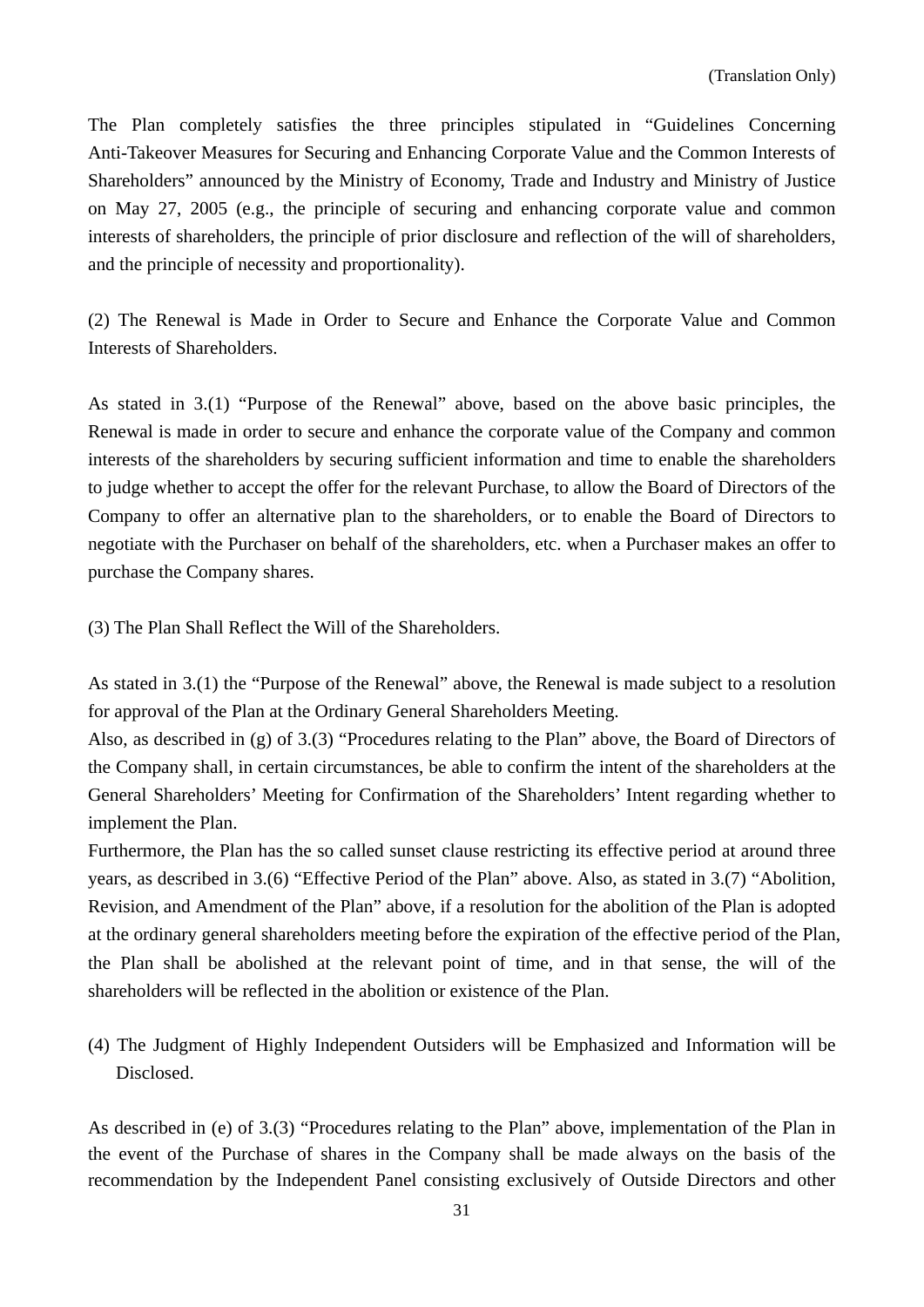independent persons. Moreover, and an overview of the judgment by the Panel is disclosed to shareholders. Thus, a scheme for the transparent operation of the Plan as appropriate to the corporate value of the Company and common interests of shareholders is secured.

(5) Reasonable Objective Requirements for Implementation of the Plan are Established.

As stated in (e) of 3.(3) "Procedures Relating to the Plan" above and 3.(4) "Requirements for the Allotment of Stock Acquisition Rights without Compensation" above, the Plan is established in a manner that ensures it will not be implemented unless reasonable and detailed objective requirements determined in advance are satisfied. Thus, a scheme for preventing the arbitrary implementation of the Plan by the Board of Directors is secured.

(6) Opinions from Third Party Experts are Acquired.

As stated in (d) of 3.(3) "Procedures Relating to the Plan" above, when a Purchaser appears, the Independent Panel may seek advice from independent third parties, including financial advisors, certified public accountants, lawyers, tax accountants, consultants and other experts, at the expense of the Company. In so doing, the fairness and objectiveness of the judgments by the Independent Panel will be even further enhanced.

(7) The Term of Office of Directors of the Company is One Year.

The term of office of Directors of Yamaha is one year. Therefore, it is possible to reflect the will of shareholders in the Plan through the yearly election of directors.

(8) The Plan is Not a Dead-hand Type Anti-takeover Measure or a Slow-hand Type Anti-takeover Measure.

As stated in 3.(7) "Abolition, Revision, and Amendment of the Plan," the Plan can be abolished by the Company's Board of Directors. Thus, it is possible for a person who purchases a large amount of shares etc. of the Company to have Directors of his/her choice appointed at a general shareholders' meeting and then to abolish the Plan via a board of directors made up of such directors.

Therefore, the Plan is not a dead-hand type anti-takeover measure (an anti-takeover measure whose implementation cannot be avoided even after a majority of the constituent members of the Board of Directors are replaced).

Moreover, as Yamaha has not adopted a system of staggered terms of office, the Plan is not a slow-hand type anti-takeover measure (an anti-takeover measure whose implementation cannot be avoided until sufficient time has elapsed, as it is impossible to replace the constituent members of the Board of Directors in one round).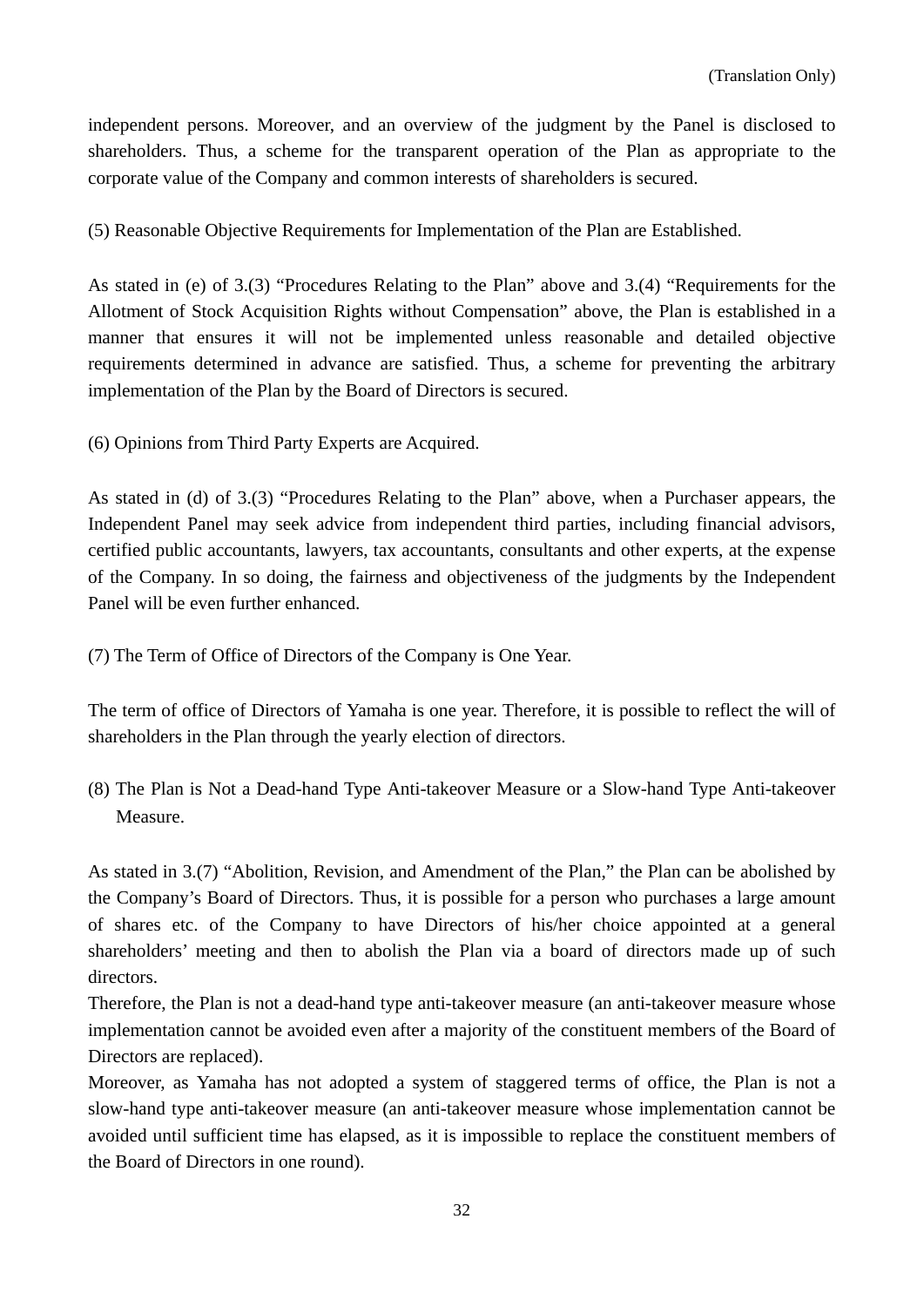#### Overview of Independent Panel Rules

- The Independent Panel is established by resolution of the Board of Directors.
- The number of panel members of the Independent Panel shall be three (3) or greater, and they shall be elected by the Board of Directors from among (i) outside directors of the Company, (ii) outside corporate auditors of the Company, and/or (iii) knowledgeable persons outside the company.

However, knowledgeable persons outside the company must be either corporate managers with proven track records, persons from governmental offices, persons with expert knowledge in the investment banking business, lawyers, certified public accountants, academic experts, or other similar persons, and must execute agreements with due diligence obligation provisions with the Company, as designated by the Company.

- The term of office of panel members of the Independent Panel shall expire at the close of the Ordinary General Shareholders' Meeting for the fiscal year ending on March 31, 2013, unless otherwise determined by resolution by the Board of Directors. Additionally, when a panel member who also acts as an outside director or outside corporate auditor ceases to be a director or corporate auditor of the Company (except for cases where he/she is reappointed), his/her term of office as a member of the Independent Panel shall also end.
- The Independent Panel determines matters enumerated in the subsequent respective items and recommends to the Board of Directors the contents of determinations with reasoning. The Board of Directors will honor the recommendations by the Independent Panel to the fullest degree and, as an organ under the Japanese Corporate Law, adopt resolutions with respect to implementation or non-implementation of the allotment of Stock Acquisition Rights without compensation (however, if resolution is otherwise made at the General Shareholders' Meeting for Confirmation of the Shareholders' Intent regarding the implementation of the allotment of the Stock Acquisition Rights without compensation, the Board of Directors of the Company shall follow such resolution). Each member of the Independent Panel and each Director of the Company must determine such matters from the viewpoint of whether such matters will contribute to the corporate value of the Company and common interests of shareholders, and must not pursue self interest or the interest of the management of the Company.
	- (i) whether to allot Stock Acquisition Rights without compensation,
	- (ii) cancellation of allotment of Stock Acquisition Rights without compensation or acquisition of Stock Acquisition Rights without compensation,
	- (iii) other matters to be judged by the Board of Directors and subject to consultation with the Independent Panel by the Board of Directors.

33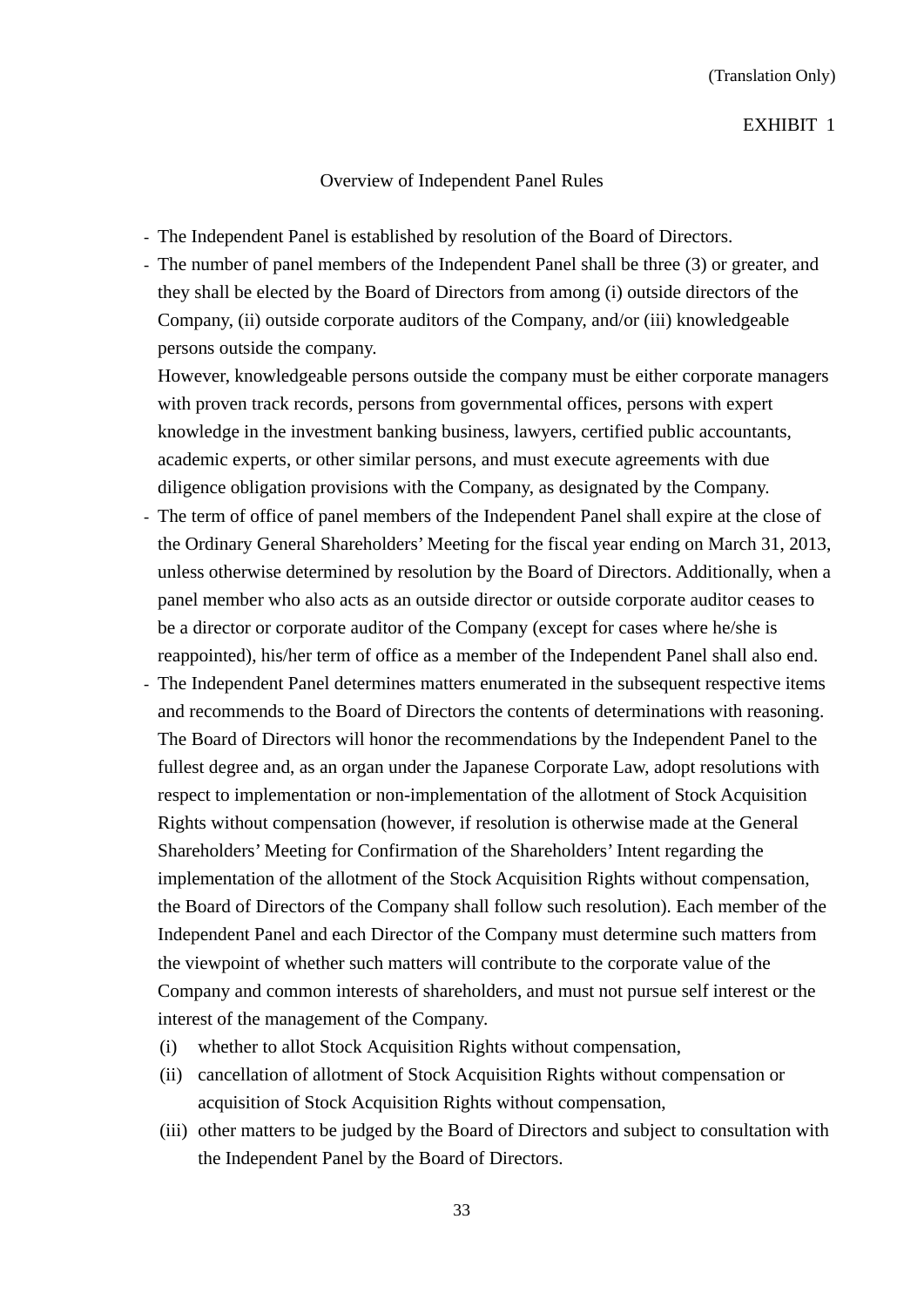- In addition to the above, the Independent Panel performs the matters enumerated in the subsequent respective items:
	- (i) judgment on whether a particular large-scale purchase should be treated as the relevant Purchase that is to be targeted for implementation of the Plan,
	- (ii) determination of the information to be provided to the Independent Panel by the Purchaser and Board of Directors, and the reply deadline,
	- (iii) establishment and extension of the Period for the Examination by the Independent Panel,
	- (iv) detailed verification and examination of the nature of the Purchase by the Purchaser, Examination and consideration of the Purchase by the Purchaser,
	- (v) negotiations and consultations with the Purchaser,
	- (vi) request for the submission of an alternative plan, and examination of the alternative plan,
	- (vii) judgment whether it is necessary to obtain approval for the allotment of the Stock Acquisition Rights without compensation by the general shareholders meeting,
	- (viii) approval of amendments or changes to the Plan,
	- (ix) other matters the Independent Panel is supposed to be capable of doing under the Plan,
	- (x) other matters separately determined by the Board of Directors to be performable by the Independent Panel.
- The Independent Panel shall, if the descriptions of the Purchase Explanation are not sufficient as Necessary Information, request the Purchaser to additionally submit Necessary Information. Moreover, if the Purchaser submits a Purchase Explanation and additional Necessary Information at the request to the Independent Panel, the Independent Panel may also request to the Board of Directors to present its opinion on the nature of the Purchase by the Purchaser, with supporting materials for the opinion, as well as an alternative plan and other information and materials considered to be necessary by the Independent Panel, within a prescribed reasonable period.
- The Independent Panel will, directly or through the Board of Directors of the Company, hold consultations and negotiations with the Purchaser in order to improve the nature of the relevant Purchase by the Purchaser, if necessary for the purpose of ensuring and enhancing the corporate value of the Company and common interests of shareholders, and provide the shareholders with the alternative plan of the Board of Directors.
- The Independent Panel may request the attendance of directors, corporate auditors, executive officers, employees, and other persons judged necessary by the Independent Panel and request explanations of the matters required by the Independent Panel for necessary information gathering.
- The Independent Panel may seek advice from independent third parties, including financial advisors, certified public accountants, lawyers, tax accountants, consultants, and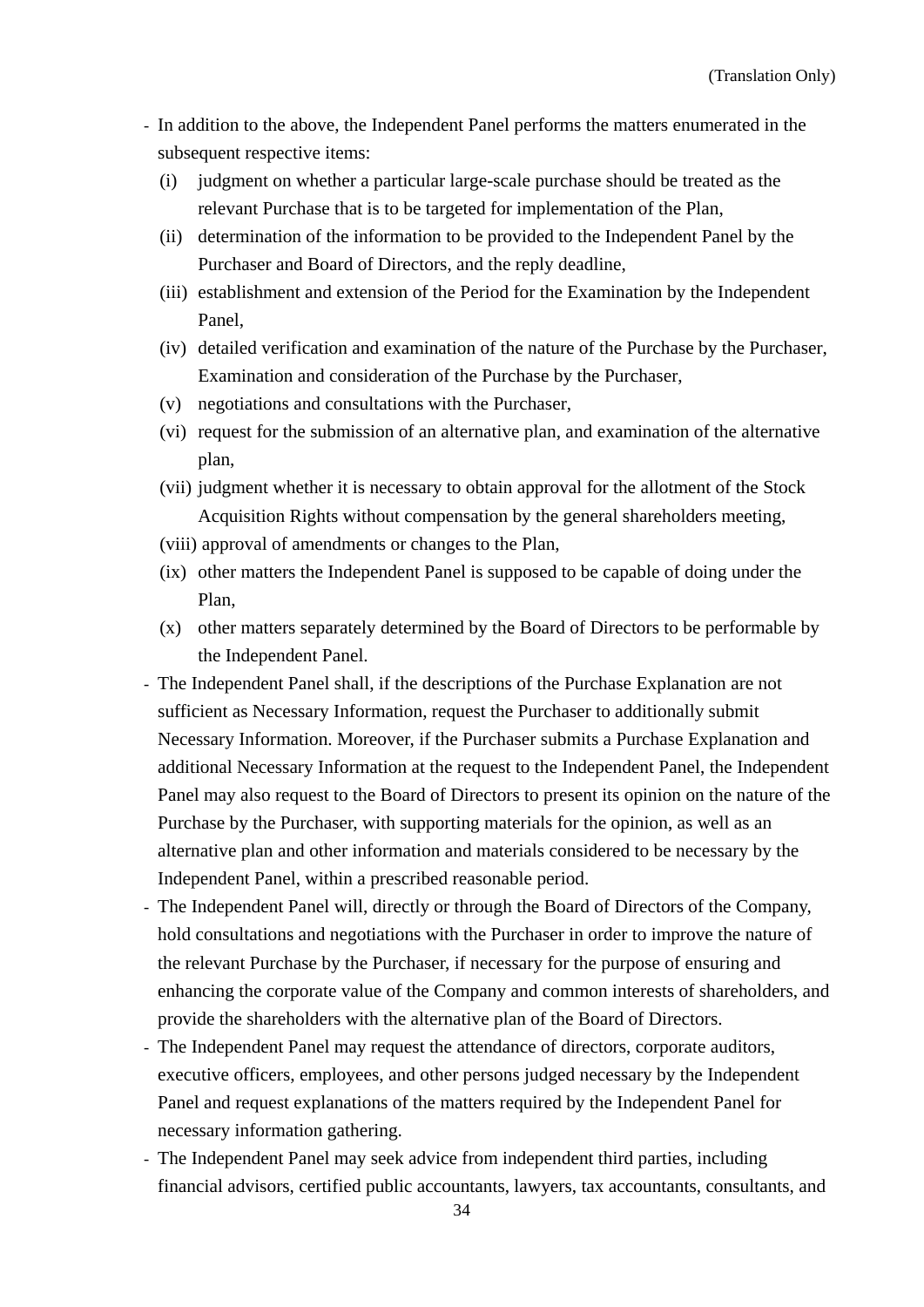other experts at the expense of the Company.

- Each panel member of the Independent Panel may convene the Independent Panel whenever a large purchase of the Company shares is offered or another event occurs.
- Resolutions of the Independent Panel shall in principle be adopted by a majority of the Panel Members present (including teleconferences and conference calls; hereinafter the same), and the present members shall be made up of all of the Panel Members. If a panel member is unable to be present or if there is any other reason for his/her absence, however, the resolutions of the Independent Panel may be adopted by a majority of the Panel Members in attendance who constitute a majority of the total number of Members.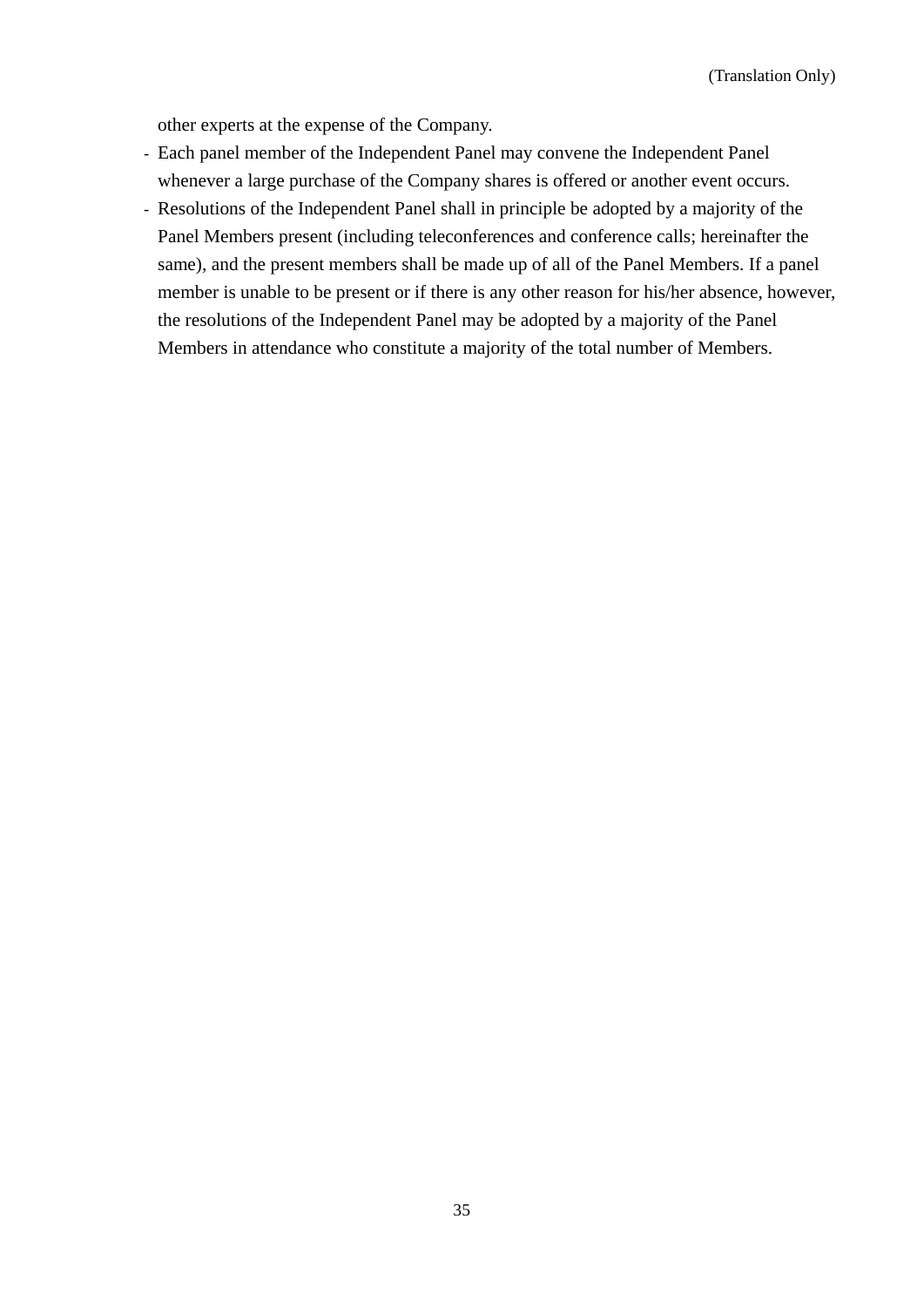# (Translation Only)

# EXHIBIT 2

# Career Summary of the members of the Independent Panel

# Mr. Kunio Miura

| [Career Summary]   | April 1979       | Appointed as judge                                      |
|--------------------|------------------|---------------------------------------------------------|
|                    | March 1988       | Retired from bench                                      |
|                    | April 1988       | Registered as Attorney (Osaka Bar Association)          |
|                    |                  | Joined Seiki Hisayoshi Law Office                       |
|                    | April 1997       | Established the Kawamoto & Miura Law Office             |
|                    |                  | (to present)                                            |
|                    | June 2003        | <b>Outside Corporate Auditor of the Company</b>         |
|                    |                  | (to present)                                            |
|                    | <b>June 2008</b> | <b>Outside Corporate Auditor of ASAHI INTELLIGENCE</b>  |
|                    |                  | SERVICE CO., LTD.                                       |
| Mr. Haruo Kitamura |                  |                                                         |
| [Career Summary]   |                  | September 1983 Entered Arthur Andersen                  |
|                    | March 1987       | Registered as Certified Public Accountant               |
|                    | August 2002      | Established Kitamura Certified Public Accounting Office |
|                    |                  | (to present)                                            |
|                    | June 2004        | Corporate Auditor of Rohm Co., Ltd.                     |
|                    |                  | (Outside Corporate Auditor)                             |
|                    |                  | (to present)                                            |
|                    | December 2005    | Director of MonotaRO Co., Ltd.                          |
|                    |                  | (Outside Director)                                      |
|                    |                  | (to present)                                            |
|                    | June 2006        | Supervising Officer of MID REIT, Inc.                   |
|                    |                  | (to present)                                            |
|                    | <b>June 2009</b> | Corporate Auditor of the Company                        |
|                    |                  | (Outside Corporate Auditor)                             |
|                    |                  | (to present)                                            |
| Mr. Kunio Ito      |                  |                                                         |
| [Career Summary]   | April 1984       | Assistant Professor, Hitotsubashi University            |
|                    | April 1992       | Professor, Faculty of Commerce and Management,          |
|                    |                  | Hitotsubashi University                                 |
|                    | August 2002      | Dean, Graduate School of Commerce and<br>36             |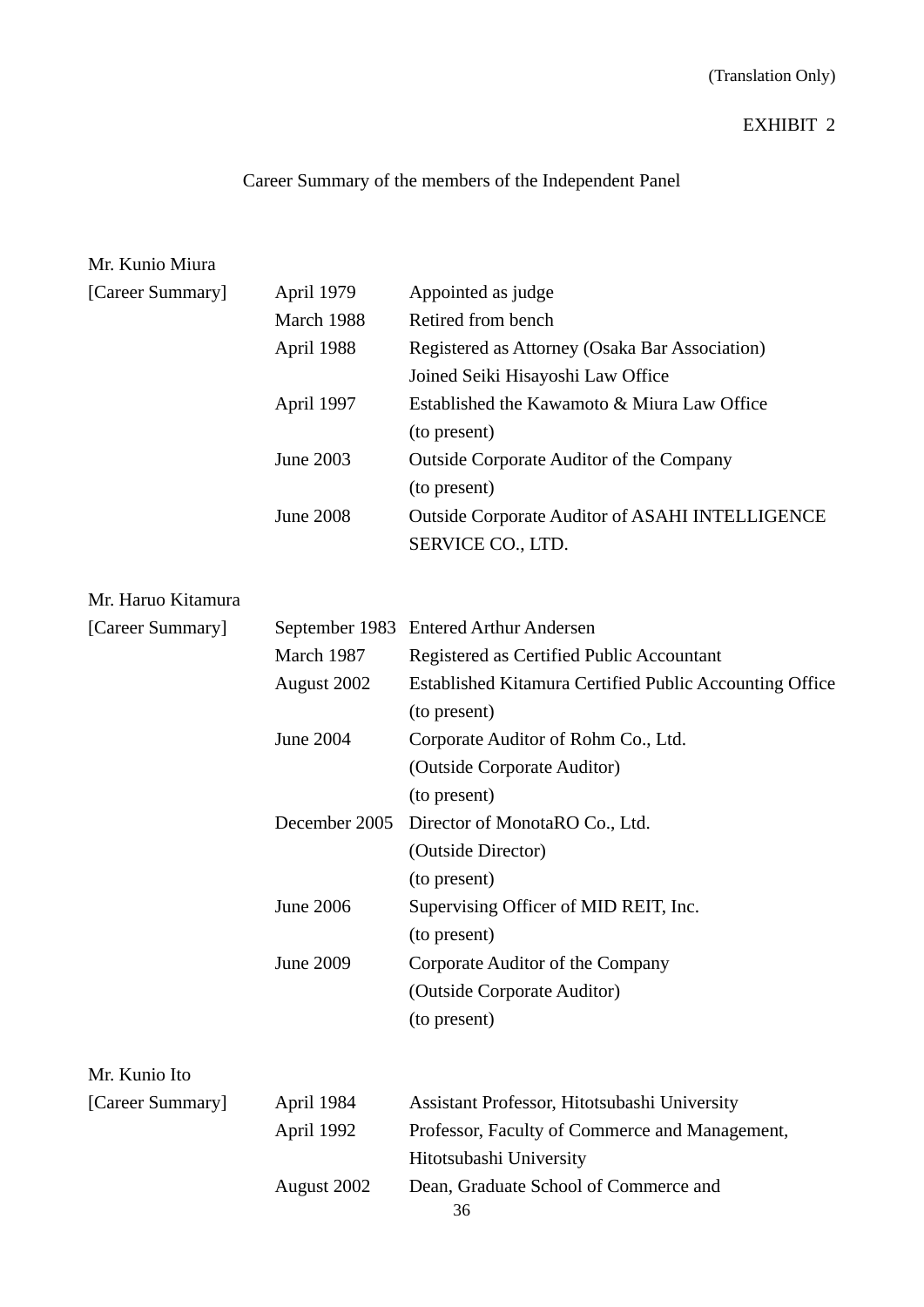| Management/Faculty of Commerce and Management,           |
|----------------------------------------------------------|
| Hitotsubashi University                                  |
| December 2004 Vice President, Hitotsubashi University    |
| December 2006 Professor, Graduate School of Commerce and |
| Management, Hitotsubashi University                      |
| (to present)                                             |